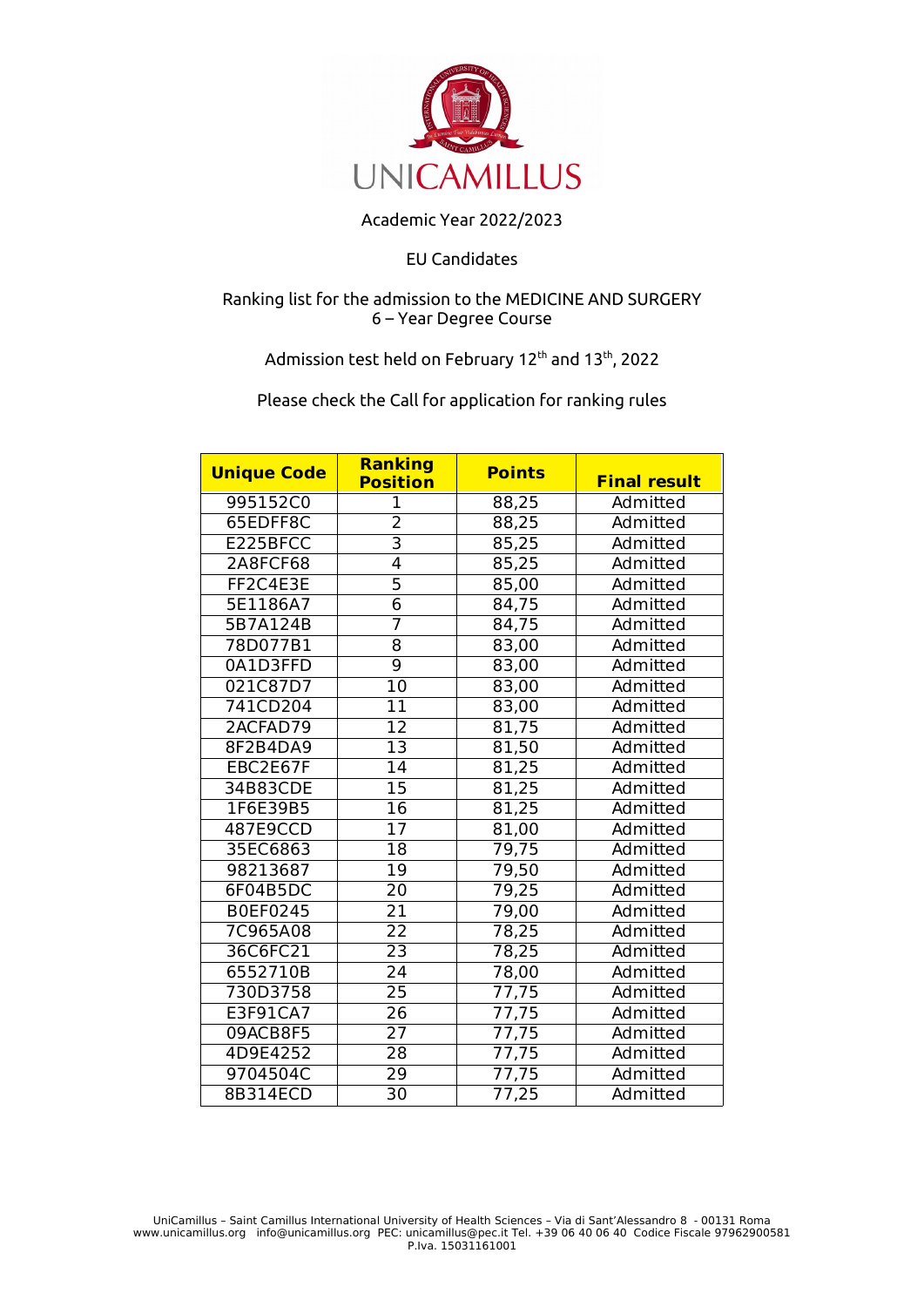

| <b>Unique Code</b> | <b>Ranking</b>  | <b>Points</b>      |                     |
|--------------------|-----------------|--------------------|---------------------|
|                    | <b>Position</b> |                    | <b>Final result</b> |
| 812E81B2           | 31              | 77,00              | Admitted            |
| 39689B7E           | 32              | 77,00              | Admitted            |
| B56EEB4A           | $\overline{33}$ | 77,00              | Admitted            |
| DF1A5F40           | 34              | 77,00              | Admitted            |
| D12A661F           | 35              | 76,75              | Admitted            |
| <b>ECDE2142</b>    | 36              | 76,75              | Admitted            |
| <b>CA8E79F7</b>    | $\overline{37}$ | 76,50              | Admitted            |
| <b>DCE1070D</b>    | $\overline{38}$ | 76,25              | Admitted            |
| D5C5DBC8           | 39              | 76,00              | Admitted            |
| 346A3160           | 40              | 76,00              | Admitted            |
| 832352CE           | 41              | 76,00              | Admitted            |
| C74439C7           | 42              | 75,75              | Admitted            |
| FFB90763           | 43              | 75,75              | Admitted            |
| 69417ED6           | 44              | 75,50              | Admitted            |
| C887791D           | 45              | 75,50              | Admitted            |
| EB55680C           | 46              | 75,50              | Admitted            |
| C93D8CEE           | 47              | $\overline{75,25}$ | Admitted            |
| 777FA1AE           | 48              | 75,25              | Admitted            |
| 295A6688           | 49              | 75,25              | Admitted            |
| 5A7CF193           | 50              | 75,00              | Admitted            |
| FE4100C2           | 51              | 75,00              | Admitted            |
| 0E439D86           | 52              | 75,00              | Admitted            |
| 096735E6           | $\overline{53}$ | 74,75              | Admitted            |
| E410DBC8           | 54              | 74,75              | Admitted            |
| CAA01FA6           | 55              | 74,75              | Admitted            |
| E09A6275           | 56              | 74,75              | Admitted            |
| EA4F3345           | $\overline{57}$ | 74,75              | Admitted            |
| AD1BEDB8           | 58              | 74,50              | Admitted            |
| 197D2415           | 59              | 74,50              | Admitted            |
| DD60FFB0           | 60              | 74,50              | Admitted            |
| 106CBB0A           | 61              | 74,50              | Admitted            |
| E6A546AA           | 62              | 74,50              | Admitted            |
| 768D3A00           | 63              | 74,50              | Admitted            |
| 0086B4D1           | 64              | 74,50              | Admitted            |
| C94BF36F           | 65              | 74,25              | Admitted            |
| 9491A8C9           | 66              | 74,25              | Admitted            |
| 944FD051           | 67              | 74,25              | Admitted            |
| <b>B9BCB540</b>    | 68              | 74,00              | Admitted            |
| 5138C3F5           | 69              | 74,00              | Admitted            |
| 74159D1A           | 70              | 74,00              | Admitted            |
| DA6E6698           | 71              | 74,00              | Admitted            |
| 931D2282           | 72              | 74,00              | Admitted            |
| 93E0AA7A           | 73              | 73,75              | Admitted            |
| 480086DE           | 74              | 73,75              | Admitted            |
| 18AA6586           | 75              | 73,75              | Admitted            |
| DDF0AB7F           | 76              | 73,50              | Admitted            |
| 3B47931A           | 77              | 73,50              | Admitted            |
| 85F4294C           | 78              | 73,50              | Admitted            |
| 7614F743           | 79              | 73,25              | Admitted            |
| 0A118EA5           | 80              | 73,00              | Admitted            |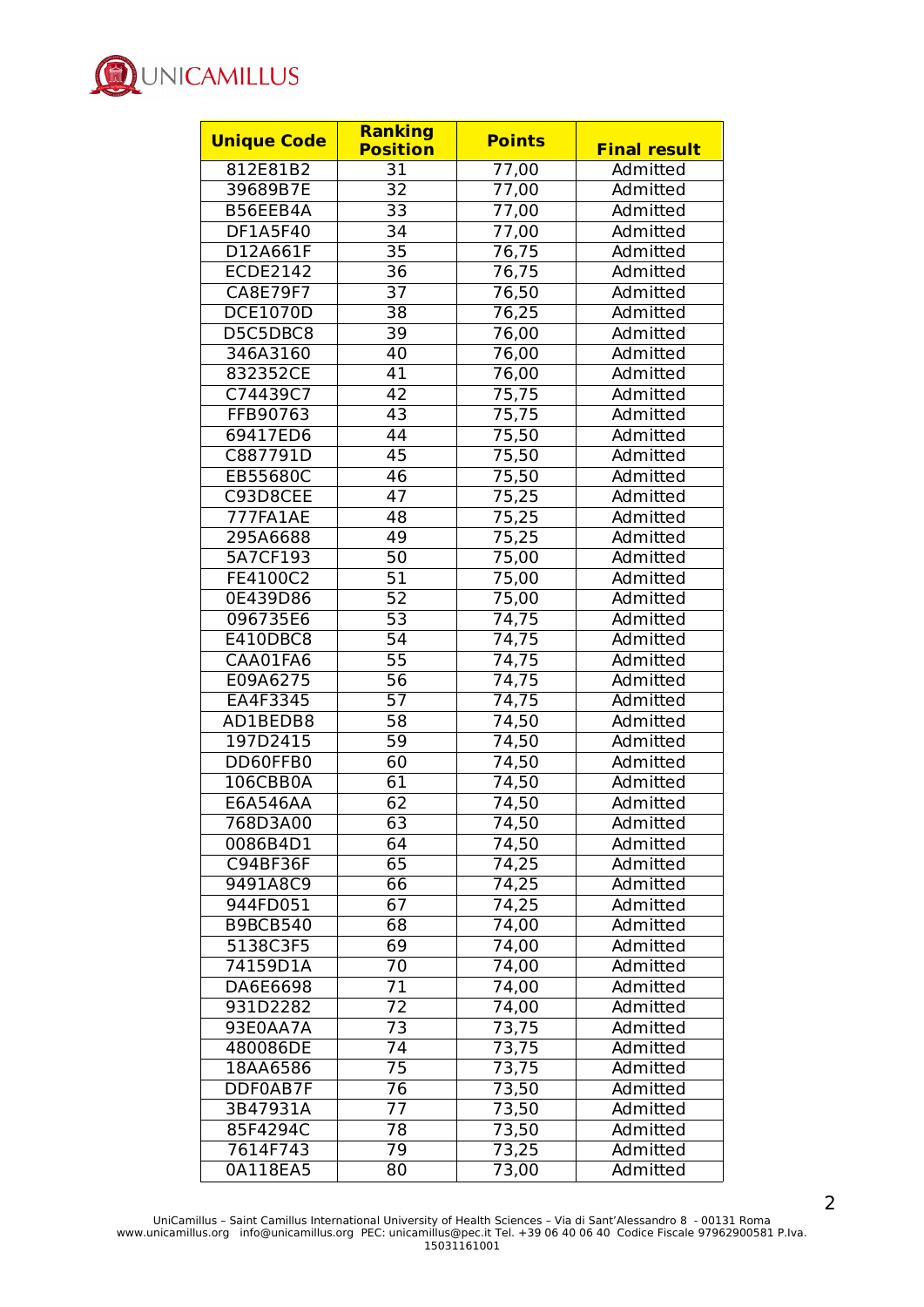

| <b>Unique Code</b> | <b>Ranking</b>   | <b>Points</b> | <b>Final result</b> |
|--------------------|------------------|---------------|---------------------|
|                    | <b>Position</b>  |               |                     |
| 04AA8424           | 81               | 72,75         | Admitted            |
| 8C1B2781           | 82               | 72,75         | Admitted            |
| E47F7F4E           | 83               | 72,75         | Admitted            |
| 0AEDF070           | 84               | 72,75         | Admitted            |
| 2AB5164C           | 85               | 72,50         | Admitted            |
| BCC5FE9A           | 86               | 72,50         | Admitted            |
| 8B4E0E10           | 87               | 72,50         | Admitted            |
| 46A88A4B           | $\overline{88}$  | 72,50         | Admitted            |
| D059F738           | 89               | 72,50         | Admitted            |
| 10760FAD           | 90               | 72,25         | Admitted            |
| 0FA7ED80           | 91               | 72,25         | Admitted            |
| 75D0812B           | 92               | 72,00         | Admitted            |
| 3D1AA836           | 93               | 72,00         | Admitted            |
| 20F61FFB           | 94               | 72,00         | Admitted            |
| 58F529BC           | 95               | 71,75         | Admitted            |
| 2FE477E1           | 96               | 71,75         | Admitted            |
| 384BDB30           | 97               | 71,75         | Admitted            |
| 9653A779           | 98               | 71,75         | Admitted            |
| <b>F7E22C5A</b>    | 99               | 71,50         | Admitted            |
| 70A16380           | 100              | 71,50         | Admitted            |
| F515BB68           | 101              | 71,25         | Admitted            |
| 1DDFE784           | 102              | 71,25         | Admitted            |
| C022FA57           | 103              | 71,00         | Admitted            |
| 1DAF90D6           | 104              | 71,00         | Admitted            |
| 04A6763B           | 105              | 71,00         | Admitted            |
| <b>C3BA70F6</b>    | 106              | 70,75         | Admitted            |
| 52190451           | 107              | 70,75         | Admitted            |
| 0411CAF4           | 108              | 70,75         | Admitted            |
| 8799BBD6           | 109              | 70,75         | Admitted            |
| C725D626           | 110              | 70,75         | Admitted            |
| EF410D44           | 111              | 70,75         | Admitted            |
| EA365DF4           | 112              | 70,50         | Admitted            |
| <b>7BBB536C</b>    | $\overline{113}$ | 70,25         | Admitted            |
| 8ECAF7A6           | 114              | 70,25         | Admitted            |
| A74F5449           | 115              | 70,25         | Admitted            |
| 45E19112           | 116              | 70,25         | Admitted            |
| 3F90AE17           | 117              | 70,00         | Admitted            |
| 5770C13E           | 118              | 70,00         | Admitted            |
| BB76681A           | 119              | 70,00         | Admitted            |
| 65517C65           | 120              | 70,00         | Admitted            |
| 830F6353           | 121              | 70,00         | Admitted            |
| 55E06C05           | 122              | 69,75         | Admitted            |
| AEF2EAF4           | 123              | 69,75         | Admitted            |
| <b>CE62750F</b>    | 124              | 69,75         | Admitted            |
| EADEAC28           | 125              | 69,75         | Admitted            |
| 0274334C           | 126              | 69,75         | Admitted            |
| 41DD83E2           | 127              | 69,75         | Admitted            |
|                    |                  |               |                     |
| D6EDF12A           | 128              | 69,75         | Admitted            |
| 18CD35AB           | $\overline{129}$ | 69,50         | Admitted            |
| F7BA062C           | 130              | 69,25         | Admitted            |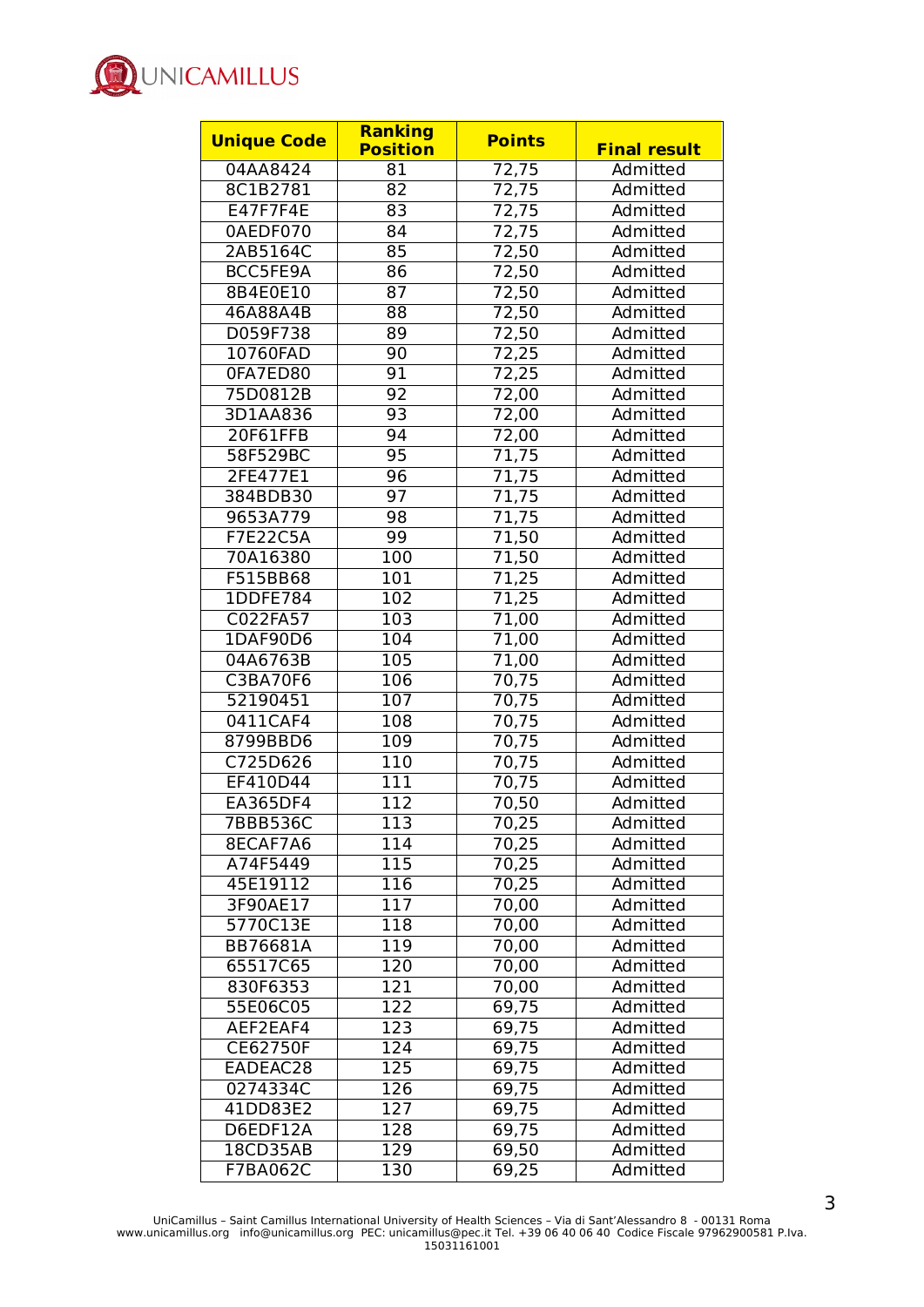

| <b>Unique Code</b> | <b>Ranking</b>   | <b>Points</b> |                     |
|--------------------|------------------|---------------|---------------------|
|                    | <b>Position</b>  |               | <b>Final result</b> |
| 92EF018B           | 131              | 69,00         | Admitted            |
| E20762BA           | 132              | 69,00         | Admitted            |
| <b>C27B82BB</b>    | 133              | 69,00         | Admitted            |
| 4B20BF7D           | 134              | 69,00         | Admitted            |
| D72587B7           | 135              | 68,75         | Admitted            |
| D0A1F535           | 136              | 68,75         | Admitted            |
| 1C33F64E           | 137              | 68,75         | Admitted            |
| 222D9E4B           | 138              | 68,75         | Admitted            |
| <b>B9162CEA</b>    | 139              | 68,50         | Admitted            |
| EB76418F           | 140              | 68,50         | Admitted            |
| E58745EE           | 141              | 68,50         | Admitted            |
| <b>D4BF083D</b>    | 142              | 68,50         | Admitted            |
| 2A909560           | 143              | 68,25         | Admitted            |
| 0ABC76D0           | 144              | 68,25         | Admitted            |
| 95E7BB7F           | 145              | 68,25         | Admitted            |
| 997BFF9A           | 146              | 68,00         | Admitted            |
| 3FEF2790           | 147              | 68,00         | Admitted            |
| 45E4819A           | 148              | 67,75         | Admitted            |
| 50C37428           | 149              | 67,75         | Admitted            |
| 9B0CF276           | 150              | 67,75         | Admitted            |
| 64F90318           | 151              | 67,75         | Admitted            |
| 99286641           | 152              | 67,75         | Admitted            |
| 2988BFAF           | 153              | 67,50         | Admitted            |
| 1DDD3165           | 154              | 67,50         | Admitted            |
| 0B9C5B36           | 155              | 67,50         | Admitted            |
| 046EDA6D           | 156              | 67,50         | Admitted            |
| 9BDE7010           | 157              | 67,25         | Admitted            |
| <b>BDD48F58</b>    | 158              | 67,25         | Admitted            |
| 485A8771           | 159              | 67,25         | Admitted            |
| 5B9DF8E2           | 160              | 66,75         | Admitted            |
| D6E35F48           | 161              | 66,75         | Admitted            |
| 6ECA5D15           | 162              | 66,75         | Admitted            |
| 73B124D2           | $\overline{163}$ | 66,75         | <b>Admitted</b>     |
| FC70F7A4           | 164              | 66,75         | Admitted            |
| 0FA0C539           | 165              | 66,50         | Admitted            |
| <b>B1A575CB</b>    | 166              | 66,50         | Admitted            |
| D2B45257           | $\overline{167}$ | 66,50         | Admitted            |
| 06BB976D           | 168              | 66,50         | Admitted            |
| 6A20C541           | 169              | 66,25         | Admitted            |
| 2B499AE5           | 170              | 66,25         | Admitted            |
| 1F357D14           | 171              | 66,25         | Admitted            |
| 83C5E25F           | 172              | 66,25         | Admitted            |
| F98CDB1C           | 173              | 66,25         | Admitted            |
| EA3270C5           | 174              | 66,25         | Admitted            |
| 5A8328CD           | 175              | 66,25         | Admitted            |
| 72281DD4           | 176              | 66,00         | Admitted            |
| 085D33E0           | 177              | 66,00         | Admitted            |
| <b>BF802E2D</b>    | 178              | 66,00         | Admitted            |
| 59DCFC06           | 179              | 66,00         | Admitted            |
| 555203FA           | 180              | 65,75         | Admitted            |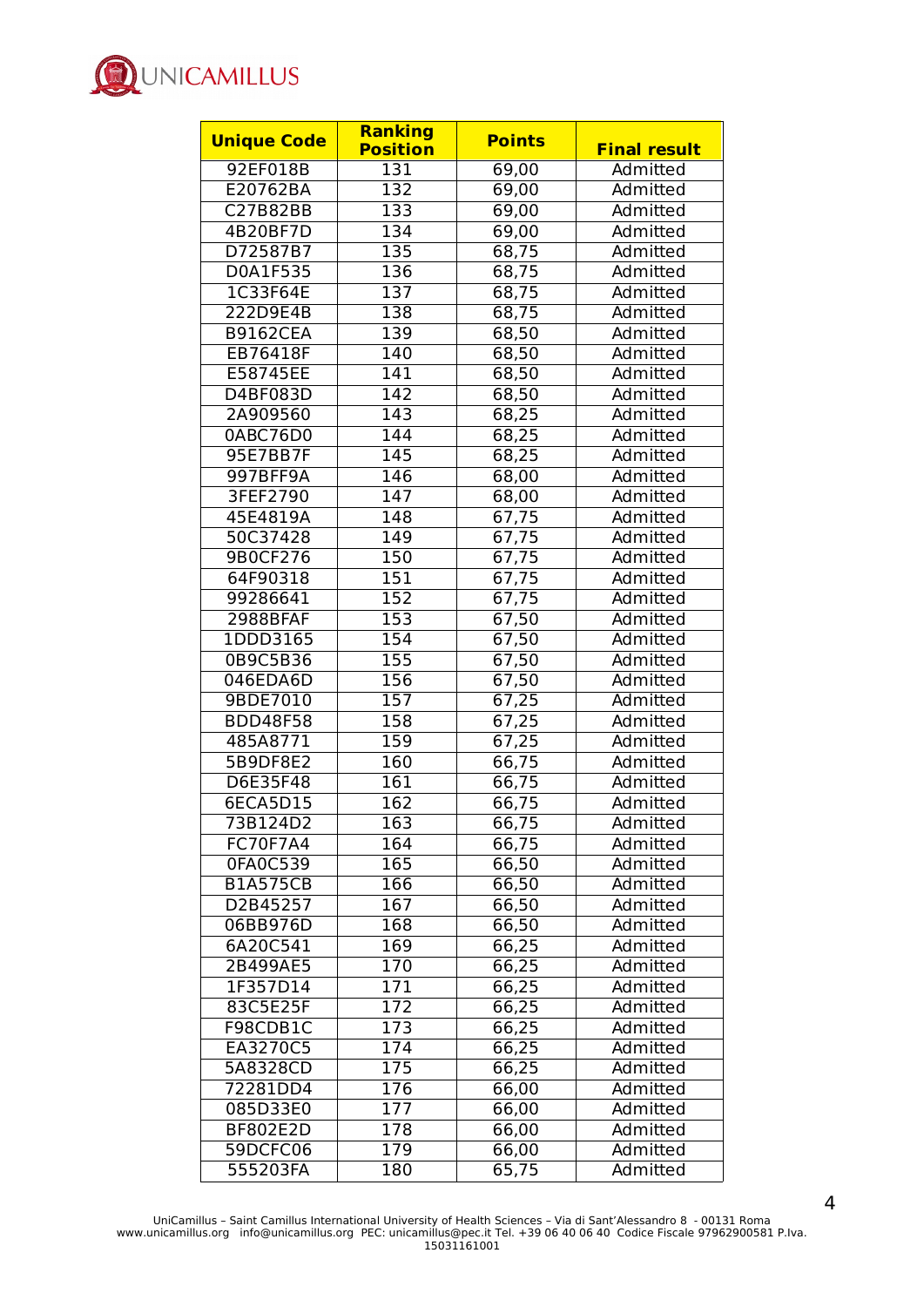

| <b>Unique Code</b> | Ranking<br><b>Position</b> | <b>Points</b> | <b>Final result</b>   |
|--------------------|----------------------------|---------------|-----------------------|
| FF0CF1A4           | 181                        | 65,75         | Admitted              |
| 9ED3A3E8           | 182                        | 65,50         | Admitted              |
| <b>24DFA07C</b>    | 183                        | 65,50         | Admitted              |
| 0696C19F           | 184                        | 65,50         | Admitted              |
| E45B92F9           | 185                        | 65,50         | Admitted              |
| 96161902           | 186                        | 65,50         | Admitted              |
| 2C5EB354           | 187                        | 65,50         | Admitted              |
| 26D2A7B6           | 188                        | 65,25         | Admitted              |
| <b>D8536BEB</b>    | 189                        | 65,00         | Admitted              |
| <b>FA425B0B</b>    | 190                        | 65,00         | Admitted              |
| 64130C84           | 191                        | 64,75         | Admitted              |
| 79191365           | 192                        | 64,75         | Admitted              |
| 139B7CE9           | 193                        | 64,75         | Admitted              |
| 94EB9789           | 194                        | 64,75         | Admitted              |
| E00DF5D6           | 195                        | 64,50         | Admitted              |
| E13C3CD0           | 196                        | 64,50         | Admitted with reserve |
| 16320501           | 197                        | 64,50         | Admitted with reserve |
| DDD98598           | 198                        | 64,50         | Admitted with reserve |
| FFEC07A1           | 199                        | 64,50         | Admitted with reserve |
| 20F94642           | 200                        | 64,50         | Admitted with reserve |
| BB722725           | 201                        | 64,50         | Admitted with reserve |
| D96D4A4C           | 202                        | 64,50         | Admitted with reserve |
| 0C5F3633           | $\overline{203}$           | 64,25         | Admitted with reserve |
| E6D25A1D           | 204                        | 64,25         | Admitted with reserve |
| 949EAA04           | 205                        | 64,25         | Admitted with reserve |
| 57EC9A0B           | 206                        | 64,00         | Admitted with reserve |
| 9D3439BA           | 207                        | 64,00         | Admitted with reserve |
| 24E2763C           | 208                        | 64,00         | Admitted with reserve |
| B98C7C29           | 209                        | 64,00         | Admitted with reserve |
| 1D951068           | 210                        | 64,00         | Admitted with reserve |
| 8207981E           | 211                        | 64,00         | Admitted with reserve |
| 238B4CF2           | 212                        | 64,00         | Admitted with reserve |
| 4FBB2594           | 213                        | 64,00         | Admitted with reserve |
| 2626B3B9           | 214                        | 63,75         | Admitted with reserve |
| 16E0723D           | 215                        | 63,75         | Admitted with reserve |
| 59E9CC45           | 216                        | 63,75         | Admitted with reserve |
| 3CAAA5D4           | 217                        | 63,75         | Admitted with reserve |
| CBD917E6           | 218                        | 63,75         | Admitted with reserve |
| E8AC3186           | 219                        | 63,75         | Admitted with reserve |
| 13B64660           | 220                        | 63,50         | Admitted with reserve |
| 68DABE54           | 221                        | 63,50         | Admitted with reserve |
| 1EC170A1           | 222                        | 63,50         | Admitted with reserve |
| 3B62A051           | 223                        | 63,50         | Admitted with reserve |
| 4922018D           | 224                        | 63,50         | Admitted with reserve |
| <b>FFA08D09</b>    | 225                        | 63,25         | Admitted with reserve |
| 371AAAC0           | 226                        | 63,25         | Admitted with reserve |
| 61F27E2F           | 227                        | 63,25         | Admitted with reserve |
| 364A192E           | 228                        | 63,25         | Admitted with reserve |
| 4D2DF34B           | 229                        | 63,25         | Admitted with reserve |
| F8113468           | 230                        | 63,25         | Admitted with reserve |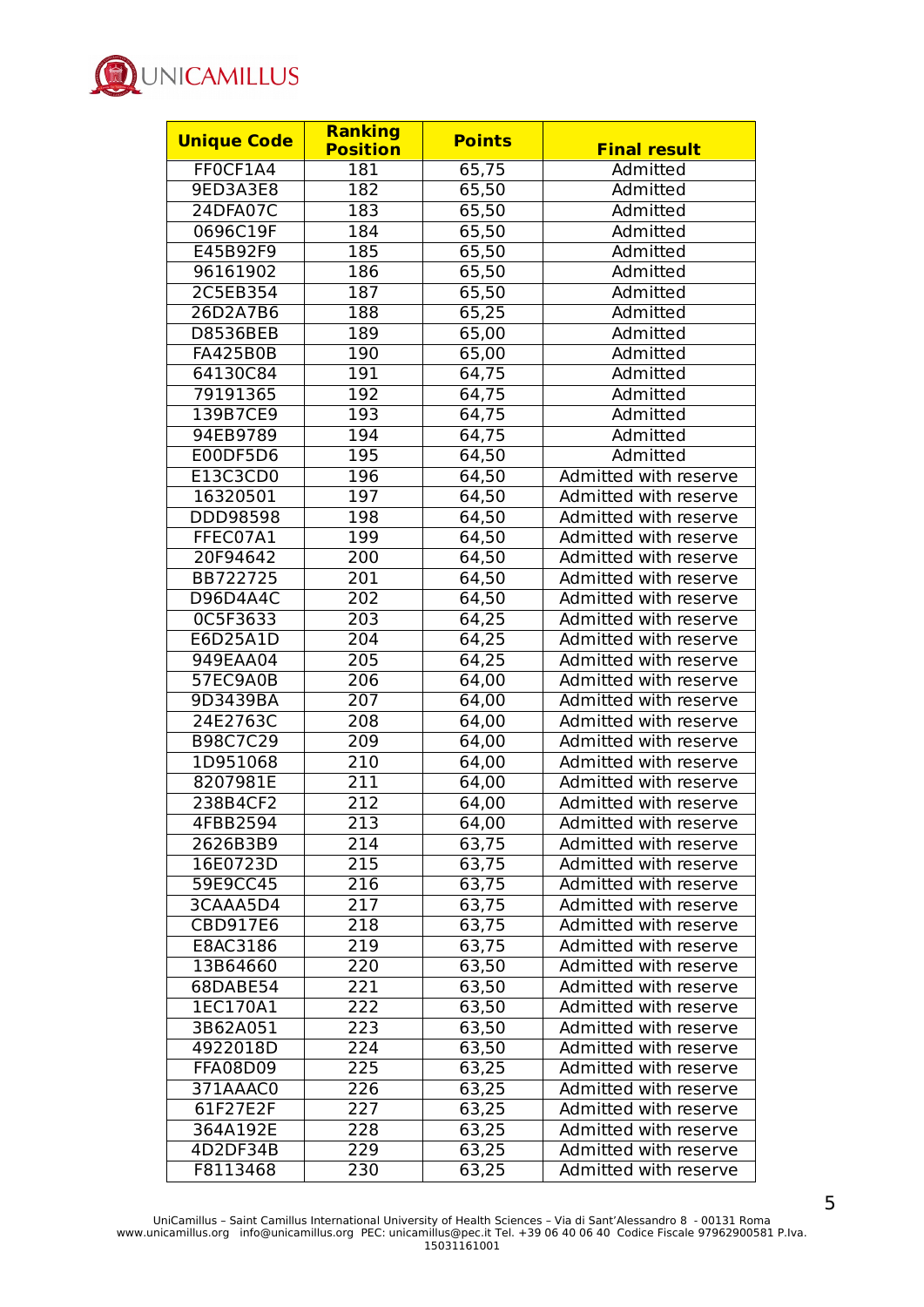

| <b>Unique Code</b> | <b>Ranking</b><br><b>Position</b> | <b>Points</b> | <b>Final result</b>   |
|--------------------|-----------------------------------|---------------|-----------------------|
| BD8C1A6F           | 231                               | 63,25         | Admitted with reserve |
| 9FE68A8B           | 232                               | 63,25         | Admitted with reserve |
| 341AFAE6           | 233                               | 63,00         | Admitted with reserve |
| 340977BF           | 234                               | 63,00         | Admitted with reserve |
| F16BB9B9           | 235                               | 63,00         | Admitted with reserve |
| B24DC622           | 236                               | 63,00         | Admitted with reserve |
| F163F1E3           | 237                               | 63,00         | Admitted with reserve |
| 7C132F18           | 238                               | 62,75         | Admitted with reserve |
| 584719D3           | 239                               | 62,75         | Admitted with reserve |
| 22AFE71C           | 240                               | 62,75         | Admitted with reserve |
| EB3133AA           | 241                               | 62,75         | Admitted with reserve |
| 8EAFBF22           | 242                               | 62,75         | Admitted with reserve |
| 0AF73C6D           | 243                               | 62,75         | Admitted with reserve |
| 99339E8E           | 244                               | 62,50         | Admitted with reserve |
| 7BD87182           | 245                               | 62,50         | Admitted with reserve |
| E12CA4BB           | 246                               | 62,50         | Admitted with reserve |
| 5E54B43E           | 247                               | 62,50         | Admitted with reserve |
| C76B68F7           | 248                               | 62,50         | Admitted with reserve |
| C1F0807E           | 249                               | 62,50         | Admitted with reserve |
| 3EDFC165           | 250                               | 62,50         | Admitted with reserve |
| 2B96884E           | 251                               | 62,25         | Admitted with reserve |
| C47FD7A0           | 252                               | 62,25         | Admitted with reserve |
| F4233325           | 253                               | 62,25         | Admitted with reserve |
| C6FC90BD           | 254                               | 62,25         | Admitted with reserve |
| 36A30688           | 255                               | 62,00         | Admitted with reserve |
| 22BDD373           | 256                               | 62,00         | Eligible              |
| C4752E66           | 257                               | 62,00         | Eligible              |
| 515471B5           | 258                               | 62,00         | Eligible              |
| <b>CEC30B00</b>    | 259                               | 62,00         | Eligible              |
| 1FB488AA           | 260                               | 62,00         | Eligible              |
| 1424EDFC           | 261                               | 62,00         | Eligible              |
| A057F459           | 262                               | 62,00         | Eligible              |
| CC33D2C5           | 263                               | 62,00         | Eligible              |
| 459B0EA7           | 264                               | 62,00         | Eligible              |
| F879FE83           | 265                               | 62,00         | Eligible              |
| 48FCED3E           | 266                               | 61,75         | Eligible              |
| 05556379           | 267                               | 61,75         | Eligible              |
| D966B79E           | 268                               | 61,75         | Eligible              |
| 601571E7           | 269                               | 61,75         | Eligible              |
| A774CC55           | $\overline{270}$                  | 61,75         | Eligible              |
| C1323421           | 271                               | 61,75         | Eligible              |
| <b>BB7F8C49</b>    | 272                               | 61,50         | Eligible              |
| D2467A8A           | 273                               | 61,50         | Eligible              |
| 7BFC3E6C           | 274                               | 61,50         | Eligible              |
| 67EDE62F           | 275                               | 61,50         | Eligible              |
| C609FCB5           | 276                               | 61,50         | Eligible              |
| 38AE8C4A           | 277                               | 61,50         | Eligible              |
| 3F45D1BE           | 278                               | 61,50         | Eligible              |
| C14553E2           | 279                               | 61,25         | Eligible              |
| <b>FAF47B25</b>    | 280                               | 61,25         | Eligible              |
|                    |                                   |               |                       |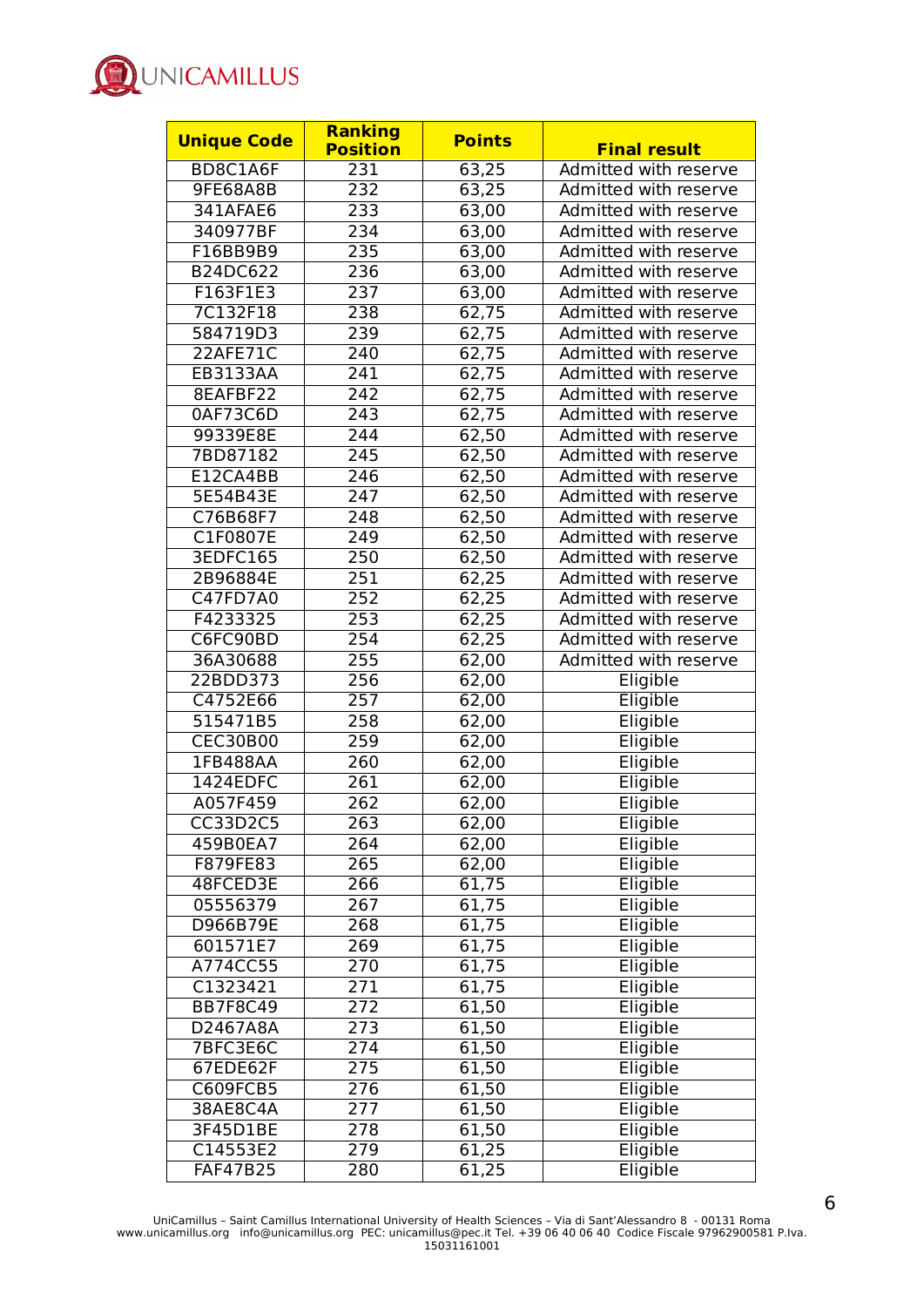

| <b>Unique Code</b>   | <b>Ranking</b><br><b>Position</b> | <b>Points</b> | <b>Final result</b> |
|----------------------|-----------------------------------|---------------|---------------------|
| 9A55AB2F             | 281                               | 61,25         | Eligible            |
| 3B024983             | 282                               | 61,00         | Eligible            |
| DB9F372C             | 283                               | 61,00         | Eligible            |
| 9567DF2C             | 284                               | 61,00         | Eligible            |
| 94D64022             | 285                               | 61,00         | Eligible            |
| 9CCCBC3F             | 286                               | 61,00         | Eligible            |
| E0EC4122             | 287                               | 61,00         | Eligible            |
| E8CAB1D0             | 288                               | 61,00         | Eligible            |
| 9545A5CB             | 289                               | 61,00         | Eligible            |
| 0BE7A43B             | 290                               | 60,75         | Eligible            |
| 0D6AA890             | 291                               | 60,75         | Eligible            |
| 813F0FB0             | 292                               | 60,75         | Eligible            |
| 5630D629             | 293                               | 60,75         | Eligible            |
| 676CF4E3             | 294                               | 60,75         | Eligible            |
| 2F09E65D             | 295                               | 60,75         | Eligible            |
| 823ACC18             | 296                               | 60,50         | Eligible            |
| 44707105             | 297                               | 60,50         | Eligible            |
| C92B290E             | 298                               | 60,50         | Eligible            |
| 73190D06             | 299                               | 60,50         | Eligible            |
| <b>CCB032F0</b>      | 300                               | 60,25         | Eligible            |
| 85EC9ECE             | 301                               | 60,25         | Eligible            |
| ABCC10E7             | 302                               | 60,25         | Eligible            |
| 7A3E2B52             | 303                               | 60,25         | Eligible            |
| 24AC5D34             | 304                               |               |                     |
|                      |                                   | 60,25         | Eligible            |
| 691331FD             | 305                               | 60,25         | Eligible            |
| 686ACD37             | 306                               | 60,00         | Eligible            |
| 5EE9BB2E             | 307                               | 60,00         | Eligible            |
| 763AFFE6<br>0B50659A | 308<br>309                        | 60,00         | Eligible            |
|                      |                                   | 60,00         | Eligible            |
| 59080CAF<br>95E8D322 | 310                               | 59,75         | Eligible            |
| 13BBC3D8             | 311                               | 59,75         | Eligible            |
|                      | 312                               | 59,75         | Eligible            |
| 383785F4             | 313                               | 59,75         | Eligible            |
| <b>FA5D50C5</b>      | 314                               | 59,75         | Eligible            |
| C6693373             | 315                               | 59,75         | Eligible            |
| 411CE226             | 316                               | 59,75         | Eligible            |
| 748CC49B             | 317                               | 59,75         | Eligible            |
| CCF30FD1             | 318                               | 59,75         | Eligible            |
| BDCD177F             | 319                               | 59,50         | Eligible            |
| 19450B44             | 320                               | 59,50         | Eligible            |
| F23A7BAF             | 321                               | 59,50         | Eligible            |
| A6CC6524             | 322                               | 59,50         | Eligible            |
| 765C51DE             | 323                               | 59,50         | Eligible            |
| A6C773F9             | 324                               | 59,50         | Eligible            |
| 345D1C5D             | 325                               | 59,50         | Eligible            |
| 54EDE496             | 326                               | 59,50         | Eligible            |
| 7EF933A5             | 327                               | 59,25         | Eligible            |
| FFF75DBB             | 328                               | 59,25         | Eligible            |
| 88BD182B             | 329                               | 59,25         | Eligible            |
| 915A6590             | 330                               | 59,00         | Eligible            |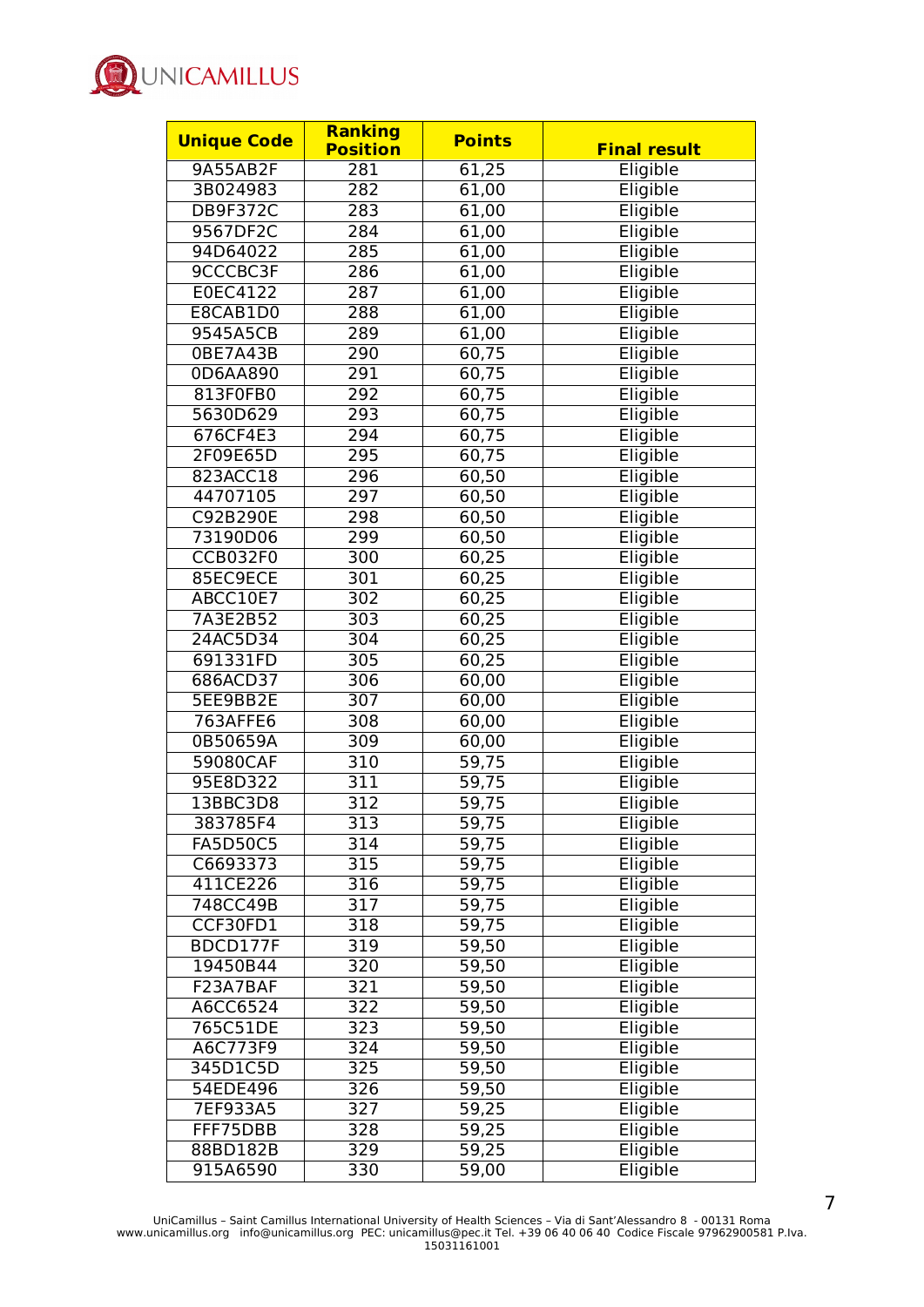

| <b>Unique Code</b> | <b>Ranking</b><br><b>Position</b> | <b>Points</b> | <b>Final result</b> |
|--------------------|-----------------------------------|---------------|---------------------|
| <b>EAB2250B</b>    | 331                               | 59,00         | Eligible            |
| 41796284           | 332                               | 59,00         | Eligible            |
| 43489BA7           | 333                               | 59,00         | Eligible            |
| 9FB0B6E4           | 334                               | 59,00         | Eligible            |
| A40AE985           | 335                               | 59,00         | Eligible            |
| 281CA9ED           | 336                               | 58,75         | Eligible            |
| D6DD6A31           | 337                               | 58,75         | Eligible            |
| 3566346F           | 338                               | 58,75         | Eligible            |
| 2D4BD894           | 339                               | 58,75         |                     |
|                    |                                   |               | Eligible            |
| F6BC1B61           | 340                               | 58,75         | Eligible            |
| 1EFE07A9           | 341                               | 58,75         | Eligible            |
| 1E6B16BA           | 342                               | 58,75         | Eligible            |
| EA72F5AD           | 343                               | 58,75         | Eligible            |
| 36F7C3BD           | 344                               | 58,75         | Eligible            |
| F195A876           | 345                               | 58,75         | Eligible            |
| C7A9813C           | 346                               | 58,75         | Eligible            |
| 4772CC4B           | 347                               | 58,75         | Eligible            |
| AFDB781D           | 348                               | 58,50         | Eligible            |
| E3F5FBF6           | 349                               | 58,50         | Eligible            |
| AFAC7EA6           | 350                               | 58,50         | Eligible            |
| 0608BB9C           | 351                               | 58,50         | Eligible            |
| 0336B63D           | 352                               | 58,50         | Eligible            |
| 9CC68558           | 353                               | 58,50         | Eligible            |
| 659E7A0B           | 354                               | 58,50         | Eligible            |
| 30517CE7           | 355                               | 58,50         | Eligible            |
| 662431CF           | 356                               | 58,50         | Eligible            |
| E53CB2DC           | 357                               | 58,50         | Eligible            |
| A38F86B6           | 358                               | 58,50         | Eligible            |
| 8CADA1A2           | 359                               | 58,50         | Eligible            |
| ODF9F96B           | 360                               | 58,50         | Eligible            |
| 9D492B66           | 361                               | 58,50         | Eligible            |
| DA9F9DE0           | 362                               | 58, 50        | Eligible            |
| 13B99B5D           | 363                               | 58,50         | Eligible            |
| 2DB895D3           | 364                               | 58,25         | Eligible            |
| 037CD09D           | 365                               | 58,25         | Eligible            |
| 4FE239E1           | 366                               | 58,25         | Eligible            |
| A6D06D90           | 367                               | 58,25         | Eligible            |
| A23A5BDE           | 368                               | 58,25         | Eligible            |
| 14893599           | 369                               | 58,25         | Eligible            |
| <b>ADF4377A</b>    | 370                               | 58,25         | Eligible            |
| 314157DE           | 371                               | 58,00         | Eligible            |
| 611B7A5C           | 372                               | 58,00         | Eligible            |
| 23125847           | 373                               | 58,00         | Eligible            |
| 36F3878D           | 374                               | 57,75         | Eligible            |
| 5040EDFB           | 375                               | 57,75         | Eligible            |
| 35F3548F           | 376                               | 57,75         | Eligible            |
| DD466DB1           | 377                               | 57,50         | Eligible            |
| B4B63F68           | 378                               | 57,50         | Eligible            |
| 75B6EA15           | 379                               | 57,50         | Eligible            |
|                    | 380                               | 57,50         |                     |
| 863DADE7           |                                   |               | Eligible            |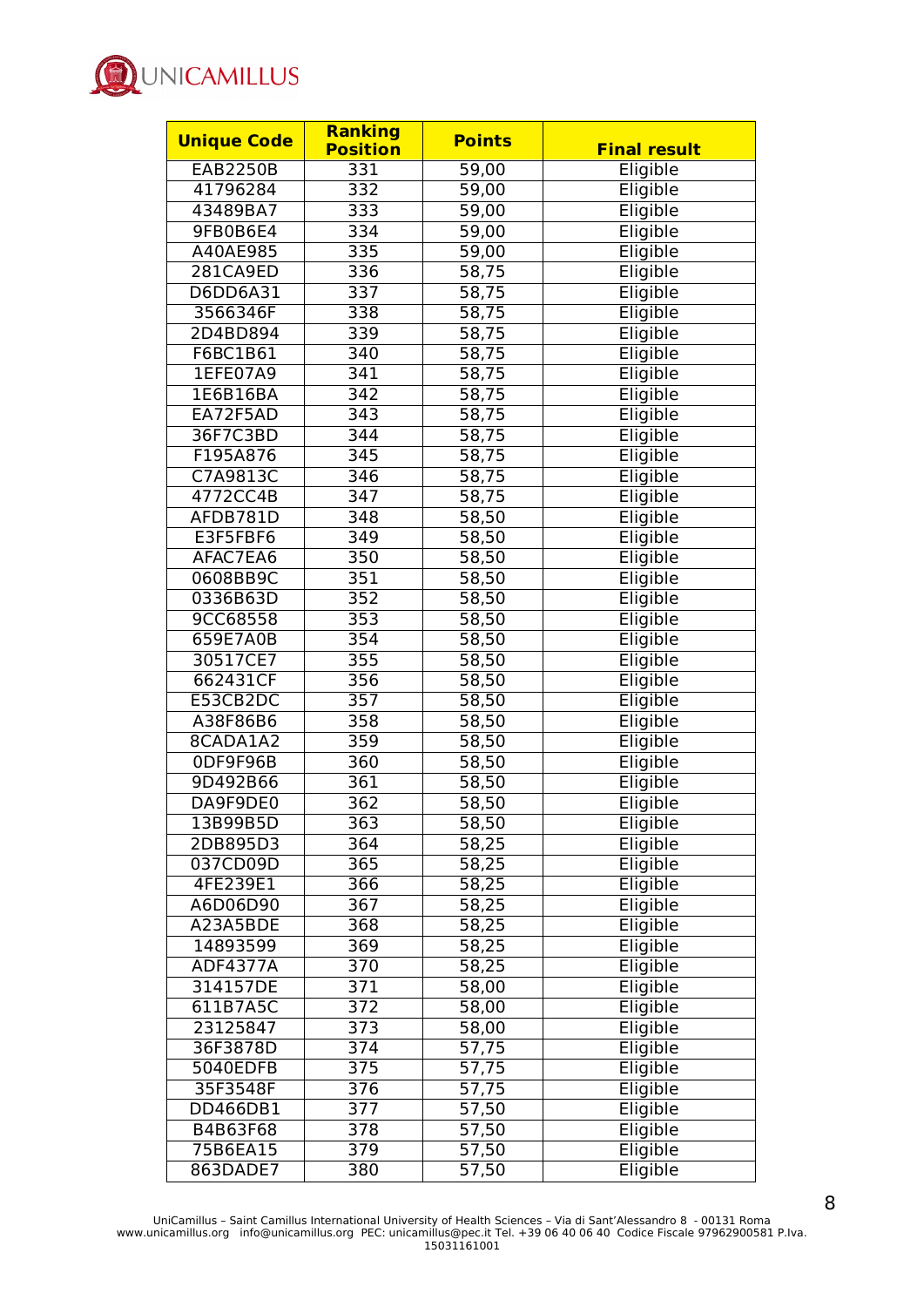

| <b>Unique Code</b> | <b>Ranking</b><br><b>Position</b> | <b>Points</b>      | <b>Final result</b> |
|--------------------|-----------------------------------|--------------------|---------------------|
| AAC524CA           | 381                               | 57,50              | Eligible            |
| 86B1B5D5           | 382                               | 57,50              | Eligible            |
| 32D3A303           | 383                               | 57,25              | Eligible            |
| CCECD2B1           | 384                               | 57,25              | Eligible            |
| D61DE54C           | 385                               | 57,25              | Eligible            |
| 6E5C39F8           | 386                               | 57,25              | Eligible            |
| C0EA11DB           | 387                               | 57,25              | Eligible            |
| <b>7FBE827E</b>    | 388                               | 57,25              | Eligible            |
| 79D9898B           | 389                               | 57,25              | Eligible            |
| B5A43366           | 390                               | 57,00              | Eligible            |
| 9A015BCF           | 391                               | 57,00              | Eligible            |
| 7F5709C1           | 392                               | 57,00              | Eligible            |
| 47A93F50           | 393                               | 57,00              | Eligible            |
| D6D5203C           | 394                               |                    |                     |
| B49AF413           | 395                               | $\overline{57,00}$ | Eligible            |
| 4D2ACA61           |                                   | $\overline{57,00}$ | Eligible            |
|                    | 396                               | 57,00              | Eligible            |
| 24BC17B5           | 397                               | 56,75              | Eligible            |
| 90813091           | 398                               | 56,75              | Eligible            |
| E37C2DBB           | 399                               | 56,75              | Eligible            |
| 2A74CA86           | 400                               | 56,50              | Eligible            |
| 609BB0E3           | 401                               | 56,50              | Eligible            |
| 7A4CA841           | 402                               | 56,50              | Eligible            |
| 0A014692           | 403                               | $\overline{56,50}$ | Eligible            |
| 2E9CC666           | 404                               | 56,50              | Eligible            |
| 01E9F780           | 405                               | 56,50              | Eligible            |
| 7E499F1D           | 406                               | 56,50              | Eligible            |
| 5533B645           | 407                               | 56,25              | Eligible            |
| CFADC54F           | 408                               | 56,25              | Eligible            |
| 0315E715           | 409                               | 56,25              | Eligible            |
| DFD0F74E           | 410                               | 56,25              | Eligible            |
| F1B6DE5B           | 411                               | 56,25              | Eligible            |
| DE20531B           | 412                               | 56,25              | Eligible            |
| 4456D1A3           | 413                               | 56,25              | Eligible            |
| 3D96FB80           | 414                               | 56,25              | Eligible            |
| 41CF5A1F           | 415                               | 56,25              | Eligible            |
| 9A138410           | 416                               | 56,25              | Eligible            |
| 3DBF50AB           | 417                               | 56,25              | Eligible            |
| 121E9588           | 418                               | 56,00              | Eligible            |
| 34C4F415           | 419                               | 56,00              | Eligible            |
| F609990E           | 420                               | 56,00              | Eligible            |
| C88CBE0B           | 421                               | 56,00              | Eligible            |
| 89D78563           | 422                               | 56,00              | Eligible            |
| F5CC0399           | 423                               | 56,00              | Eligible            |
| 14F5C14C           | 424                               | 56,00              | Eligible            |
| 18090397           | 425                               | 55,75              | Eligible            |
| ABA3DC06           | 426                               | $\overline{55,75}$ | Eligible            |
| 089FF9E2           | 427                               | 55,75              | Eligible            |
| 42BE001B           | 428                               | 55,75              | Eligible            |
| 2B5735B8           | 429                               | 55,75              | Eligible            |
| 87DBB1B9           | 430                               | 55,75              | Eligible            |
|                    |                                   |                    |                     |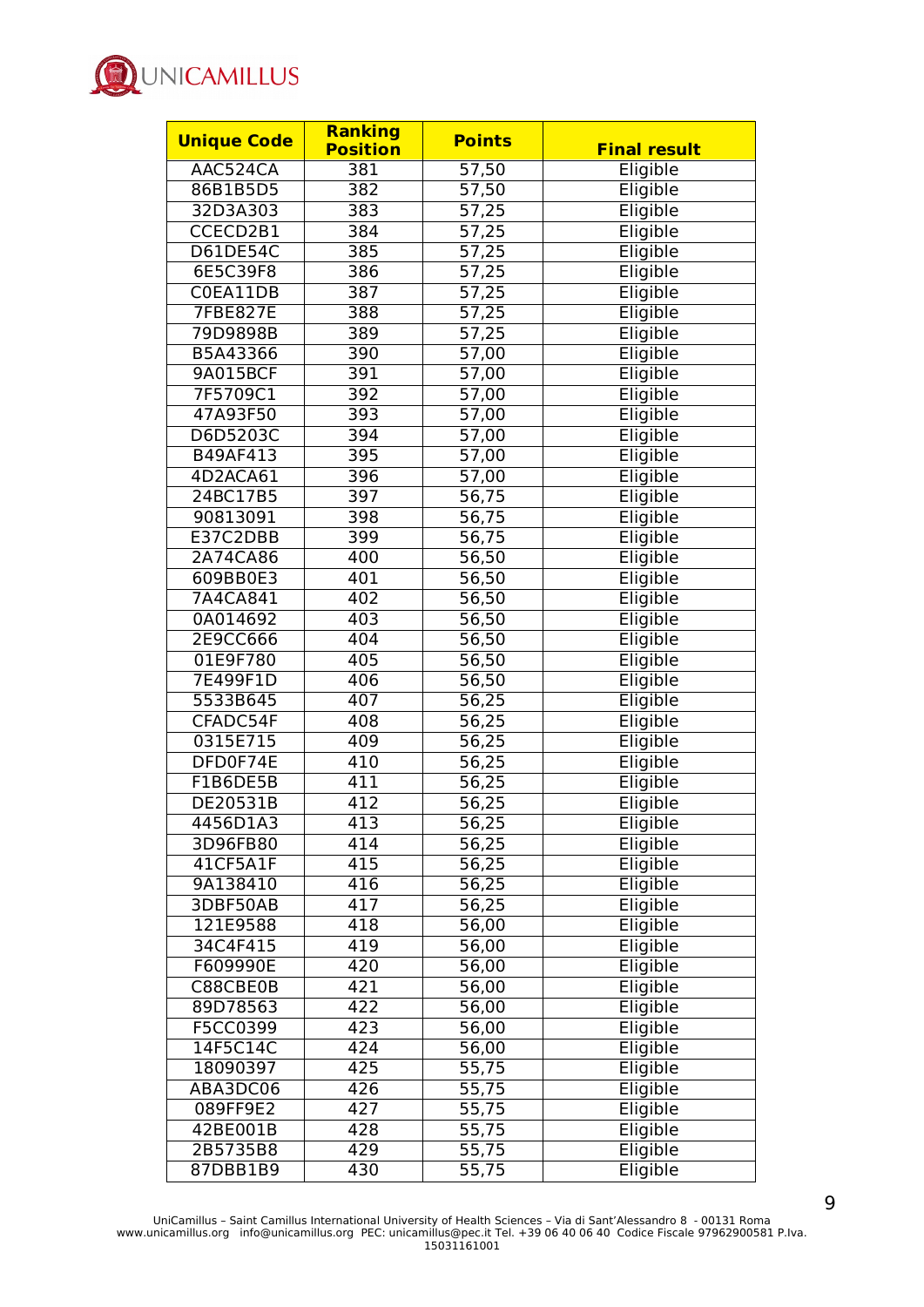

| <b>Unique Code</b> | Ranking         | <b>Points</b>      |                     |
|--------------------|-----------------|--------------------|---------------------|
|                    | <b>Position</b> |                    | <b>Final result</b> |
| 67C60E49           | 431             | 55,75              | Eligible            |
| B268EF38           | 432             | 55,50              | Eligible            |
| 80A3714C           | 433             | 55,50              | Eligible            |
| D7B466E7           | 434             | 55,50              | Eligible            |
| BF897E87           | 435             | 55,50              | Eligible            |
| D978D1C2           | 436             | 55,25              | Eligible            |
| 97B0385A           | 437             | $\overline{55,25}$ | Eligible            |
| CC0E6E0D           | 438             | 55,25              | Eligible            |
| 511C1104           | 439             | 55,25              | Eligible            |
| 4197ED24           | 440             | 55,25              | Eligible            |
| EFB7E97D           | 441             | 55,25              | Eligible            |
| 60635065           | 442             | $\overline{55,25}$ | Eligible            |
| 3F71A6CD           | 443             | 55,25              | Eligible            |
| 927A5749           | 444             | 55,25              | Eligible            |
| 04F73756           | 445             | 55,25              | Eligible            |
| 958DD6C1           | 446             | 55,25              | Eligible            |
| 558529F8           | 447             | 55,25              | Eligible            |
| 2D97EB56           | 448             | 55,25              | Eligible            |
| 454133A7           | 449             | 55,00              | Eligible            |
| 79DAFC06           | 450             | 55,00              | Eligible            |
| 06127893           | 451             | 55,00              | Eligible            |
| F0362E8A           | 452             | 55,00              | Eligible            |
| <b>B39C5B7E</b>    | 453             | 55,00              | Eligible            |
| 51CDFF74           | 454             | 55,00              | Eligible            |
| A48CBD79           | 455             | 55,00              | Eligible            |
| 92E95310           | 456             | 54,75              | Eligible            |
| A6B061AE           | 457             | 54,75              | Eligible            |
| 11F6CC21           | 458             | 54,75              | Eligible            |
| A2C154AF           | 459             | 54,75              | Eligible            |
| 734713D6           | 460             | 54,75              | Eligible            |
| A1F3DD9A           | 461             | 54,75              | Eligible            |
| 7B4C3DDA           | 462             | 54,75              | Eligible            |
| 5195465C           | 463             | 54,75              | Eligible            |
| EB8F63F2           | 464             | 54,75              | Eligible            |
| 4C167FA1           | 465             | 54,75              | Eligible            |
| 8D32A726           | 466             |                    | Eligible            |
| 82D225BB           | 467             | 54,75<br>54,75     | Eligible            |
|                    |                 |                    |                     |
| E521D04B           | 468             | 54,50              | Eligible            |
| 3E2D8320           | 469             | 54,50              | Eligible            |
| 715ACD40           | 470             | 54,50              | Eligible            |
| C52328BF           | 471             | 54,50              | Eligible            |
| 7499F5BB           | 472             | 54,50              | Eligible            |
| 3E477196           | 473             | 54,25              | Eligible            |
| 17552302           | 474             | 54,25              | Eligible            |
| 4F3F70B0           | 475             | 54,25              | Eligible            |
| B107B975           | 476             | 54,25              | Eligible            |
| 1ACA646C           | 477             | 54,25              | Eligible            |
| <b>CEC2592F</b>    | 478             | 54,25              | Eligible            |
| E85CA849           | 479             | 54,25              | Eligible            |
| 763C4DE1           | 480             | 54,00              | Eligible            |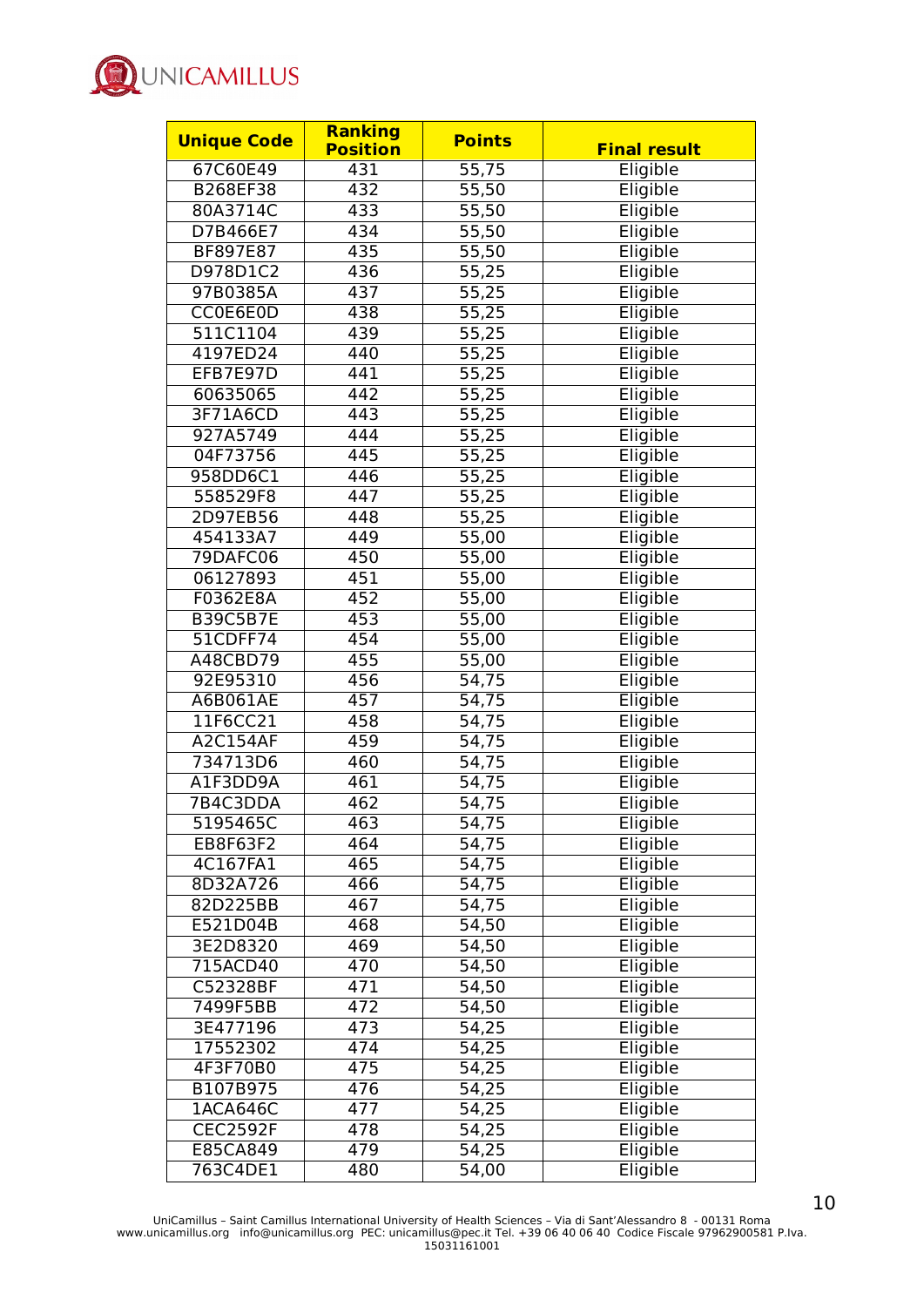

| <b>Unique Code</b> | <b>Ranking</b>  | <b>Points</b>      | <b>Final result</b> |
|--------------------|-----------------|--------------------|---------------------|
|                    | <b>Position</b> |                    |                     |
| F22F0A5D           | 481             | 54,00              | Eligible            |
| 6F7A02C0           | 482             | 54,00              | Eligible            |
| <b>B4EF550D</b>    | 483             | 54,00              | Eligible            |
| E989F91A           | 484             | 54,00              | Eligible            |
| 3494D03F           | 485             | 54,00              | Eligible            |
| A6B9A99A           | 486             | 54,00              | Eligible            |
| 39AB0C2D           | 487             | 54,00              | Eligible            |
| B197426E           | 488             | 54,00              | Eligible            |
| 56B05136           | 489             | 54,00              | Eligible            |
| 092E865E           | 490             | 54,00              | Eligible            |
| 60136395           | 491             | 53,75              | Eligible            |
| 539A340C           | 492             | 53,75              | Eligible            |
| 8FE46C1C           | 493             | 53,75              | Eligible            |
| AB3141C3           | 494             | 53,75              | Eligible            |
| FFAE6E6E           | 495             | 53,75              | Eligible            |
| E43CF7BA           | 496             | 53,75              | Eligible            |
| C3554838           | 497             | 53,75              | Eligible            |
| B9985657           | 498             | 53,50              | Eligible            |
| 788B2458           | 499             | 53,50              | Eligible            |
| 03547F01           | 500             | 53,50              | Eligible            |
| 71FF15DB           | 501             | 53,50              | Eligible            |
| C1271FF2           | 502             | 53,50              | Eligible            |
| 16FCB649           | 503             | 53,25              | Eligible            |
| F17B7BF8           | 504             | 53,25              | Eligible            |
| D749E40A           | 505             | 53,25              | Eligible            |
| E91424AF           | 506             | 53,25              | Eligible            |
| 40B1023D           | 507             | 53,25              | Eligible            |
| 8D051971           | 508             | 53,00              | Eligible            |
| 55C3BA1C           | 509             | 53,00              | Eligible            |
| AD925A5C           | 510             | 53,00              | Eligible            |
| FF62BD9A           | 511             | 53,00              | Eligible            |
| 80D4A6B1           | 512             | 52,75              | Eligible            |
| E5BEA912           | 513             | 52,75              | Eligible            |
| 54DFC384           | 514             | 52,75              | Eligible            |
| ACD06180           | 515             | 52,75              | Eligible            |
| AF0F8DDD           | 516             | 52,75              | Eligible            |
| F2F73236           | 517             | 52,75              | Eligible            |
| F8A6A84C           | 518             | 52,75              | Eligible            |
| 22C399BF           | 519             | 52,75              | Eligible            |
| 22B49626           | 520             | 52,50              | Eligible            |
| 748EC6BF           | 521             | 52,50              | Eligible            |
| 3E6009E8           | 522             | 52,50              | Eligible            |
| 89081CEB           | 523             | 52,50              | Eligible            |
| 5C237006           | 524             | 52,50              | Eligible            |
| 3571124A           | 525             | 52,50              | Eligible            |
| F591D621           | 526             | 52,50              | Eligible            |
| 851C53D7           | 527             | 52,50              | Eligible            |
| 37CC2006           | 528             | $\overline{52,}25$ | Eligible            |
|                    |                 |                    |                     |
| 2C411CB5           | 529             | 52,25              | Eligible            |
| 5C667DBC           | 530             | 52,25              | Eligible            |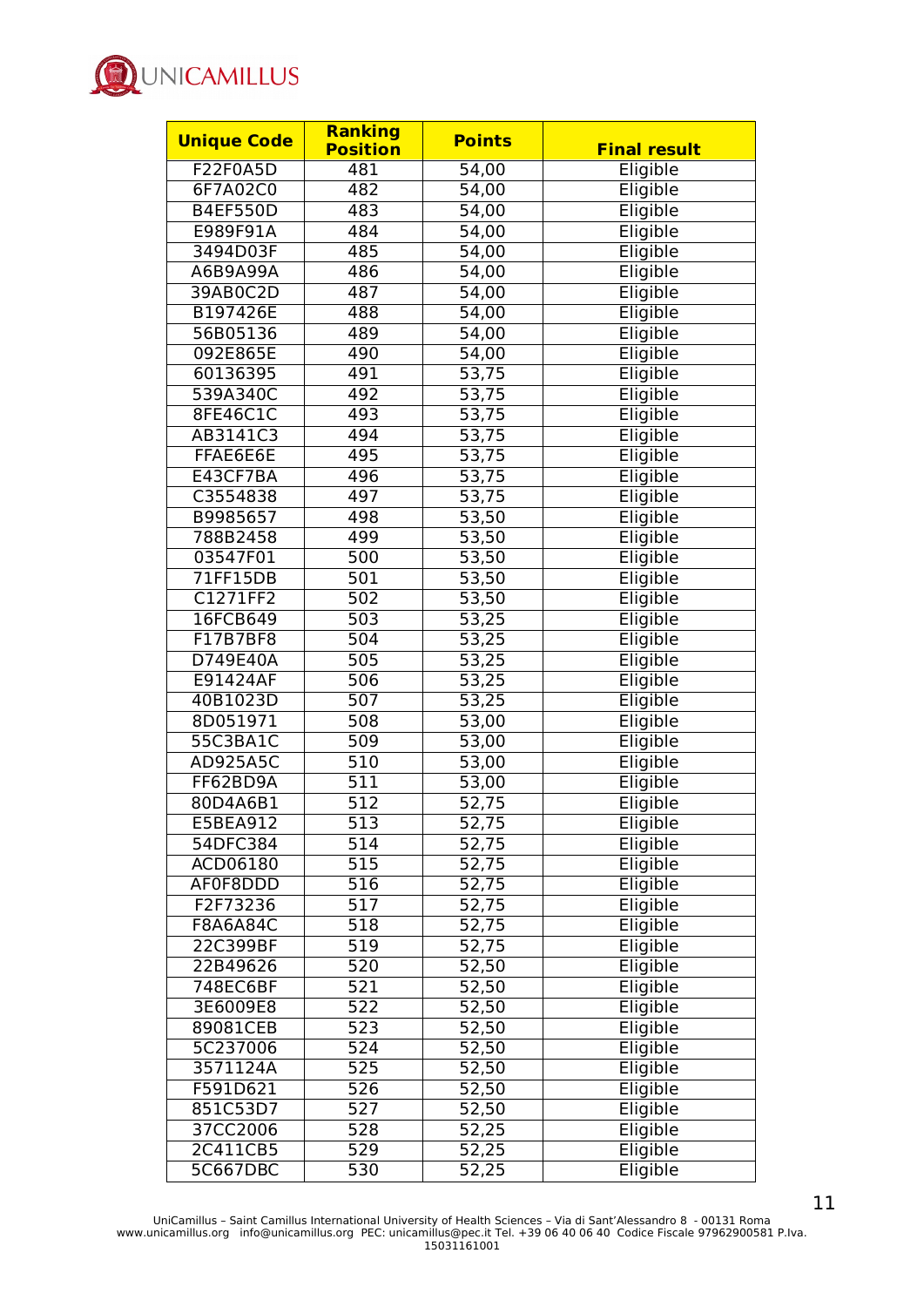

| <b>Unique Code</b>   | <b>Ranking</b><br><b>Position</b> | <b>Points</b>      | <b>Final result</b> |
|----------------------|-----------------------------------|--------------------|---------------------|
| 9695BE70             | 531                               | 52,25              | Eligible            |
| 364B8F1A             | 532                               | 52,25              | Eligible            |
| E1B4521F             | 533                               | 52,25              | Eligible            |
| 5DE1EA3D             | 534                               | 52,25              | Eligible            |
| <b>BBCD2FDB</b>      | 535                               | 52,25              | Eligible            |
| D5490240             | 536                               | 52,25              | Eligible            |
| 77540203             | 537                               | 52,00              | Eligible            |
| <b>BOCF2801</b>      | 538                               | 52,00              | Eligible            |
| DC5D3696             | 539                               | $\overline{52,00}$ | Eligible            |
| F9F3D1E6             | 540                               | 52,00              | Eligible            |
| C1BF9B59             | 541                               | 52,00              | Eligible            |
| 81F6ED7B             | 542                               | $\overline{52,00}$ | Eligible            |
|                      | 543                               |                    |                     |
| 7270C4C5<br>E80FA435 | $\overline{544}$                  | 51,75              | Eligible            |
|                      |                                   | 51,75              | Eligible            |
| A0821238             | 545                               | 51,75              | Eligible            |
| 5B76C7CE             | 546                               | 51,75              | Eligible            |
| CBF8E9B3             | 547                               | 51,75              | Eligible            |
| 61320835             | 548                               | 51,50              | Eligible            |
| EFC88D5A             | 549                               | 51,50              | Eligible            |
| 6A2CCDF3             | 550                               | 51,50              | Eligible            |
| DE1A6B05             | 551                               | 51,50              | Eligible            |
| 46D2AF86             | 552                               | 51,50              | Eligible            |
| E66B1737             | 553                               | 51,50              | Eligible            |
| E3ABFE70             | 554                               | 51,25              | Eligible            |
| 163EFB83             | 555                               | 51,25              | Eligible            |
| 0BBEFA9C             | 556                               | 51,25              | Eligible            |
| E90205A8             | $\overline{557}$                  | 51,25              | Eligible            |
| 61198E0C             | 558                               | 51,25              | Eligible            |
| 4724D869             | 559                               | 51,25              | Eligible            |
| 0BF4197B             | 560                               | 51,25              | Eligible            |
| 2E2B2A90             | 561                               | 51,25              | Eligible            |
| 8D9AF236             | 562                               | 51,25              | Eligible            |
| A58A55FD             | 563                               | 51,00              | Eligible            |
| 9BF03B6B             | 564                               | 51,00              | Eligible            |
| A0452046             | 565                               | 51,00              | Eligible            |
| 7DC19837             | 566                               | 51,00              | Eligible            |
| FED17260             | 567                               | 51,00              | Eligible            |
| 8E3622AC             | 568                               | 51,00              | Eligible            |
| <b>BED3812D</b>      | 569                               | 51,00              | Eligible            |
| A4153EAC             | 570                               | $\overline{51,00}$ | Eligible            |
| EF261501             | 571                               | 51,00              | Eligible            |
| 7BC219C8             | 572                               | 50,75              | Eligible            |
| E9D9AF0B             | 573                               | 50,75              | Eligible            |
| C7949160             | 574                               | 50,75              | Eligible            |
| BDDDE55C             | 575                               | 50,75              | Eligible            |
| 7A66A6D5             | 576                               | 50,75              | Eligible            |
| 3E019234             | 577                               | 50,75              | Eligible            |
| A2D68774             | 578                               | 50,75              | Eligible            |
| <b>FC87B8D9</b>      | 579                               | 50,50              | Eligible            |
| D5C5A192             | 580                               | 50,50              | Eligible            |
|                      |                                   |                    |                     |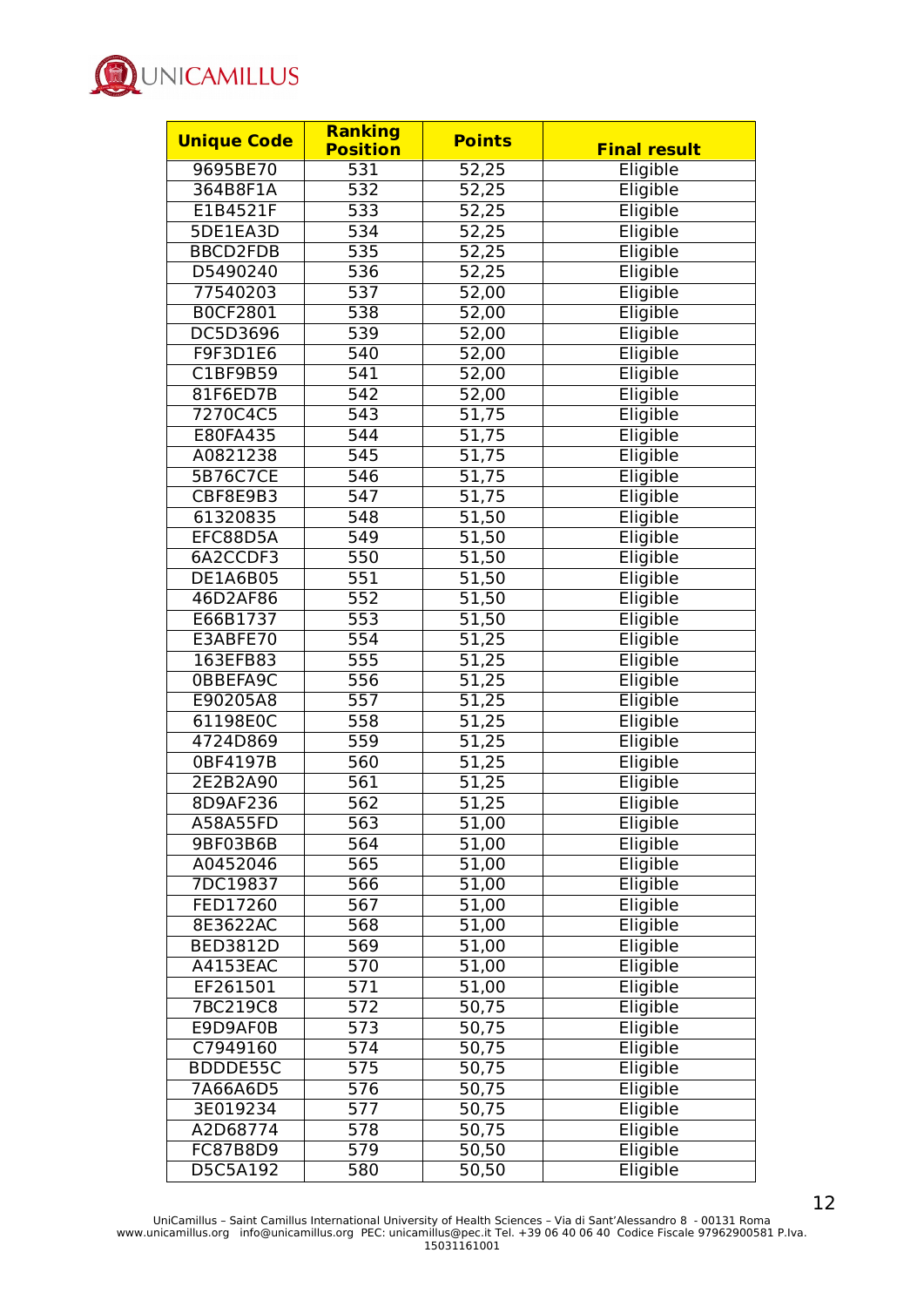

| <b>Unique Code</b> | Ranking         | <b>Points</b> | <b>Final result</b> |
|--------------------|-----------------|---------------|---------------------|
|                    | <b>Position</b> |               |                     |
| F34AA03D           | 581             | 50,25         | Eligible            |
| 30C858E7           | 582             | 50,25         | Eligible            |
| 73D376FF           | 583             | 50,00         | Eligible            |
| 03B1D12E           | 584             | 50,00         | Eligible            |
| 28C8D302           | 585             | 50,00         | Eligible            |
| C3DB2DB5           | 586             | 50,00         | Eligible            |
| F96EE853           | 587             | 50,00         | Eligible            |
| <b>2C1AC7F5</b>    | 588             | 50,00         | Eligible            |
| 51583138           | 589             | 50,00         | Eligible            |
| 7C5E0D40           | 590             | 50,00         | Eligible            |
| 35EE167E           | 591             | 49,75         | Eligible            |
| 3C157CF2           | 592             | 49,75         | Eligible            |
| B454C1E7           | 593             | 49,75         | Eligible            |
| F952C5BD           | 594             | 49,75         | Eligible            |
| 606BE4C1           | 595             | 49,75         | Eligible            |
| 45512398           | 596             | 49,75         | Eligible            |
| 1911F42B           | 597             | 49,75         | Eligible            |
| DE88EDB2           | 598             | 49,75         | Eligible            |
| 64B8A056           | 599             | 49,75         | Eligible            |
| 872B7577           | 600             | 49,75         | Eligible            |
| C74CC8F1           | 601             | 49,75         | Eligible            |
| 0E35E2DB           | 602             | 49,75         | Eligible            |
| <b>BF2F5E74</b>    | 603             | 49,75         | Eligible            |
| E79E506C           | 604             | 49,75         | Eligible            |
| F5EE1617           | 605             | 49,50         | Eligible            |
| CF1FE03B           | 606             | 49,50         | Eligible            |
| 8E93FFB8           | 607             | 49,50         | Eligible            |
| 4E43CDAB           | 608             | 49,50         | Eligible            |
| A638E066           | 609             | 49,50         | Eligible            |
| BCDF54E3           | 610             | 49,50         | Eligible            |
| 723D81B6           | 611             | 49,50         | Eligible            |
| 3424052C           | 612             | 49,25         | Eligible            |
| BEDE30BC           | 613             | 49,25         | Eligible            |
| 5B5411F5           | 614             | 49,25         | Eligible            |
| <b>CEA1F862</b>    | 615             | 49,00         | Eligible            |
| 67449FB2           | 616             | 49,00         | Eligible            |
| 87CF4B86           | 617             | 49,00         | Eligible            |
| 01D6E3C0           | 618             | 49,00         | Eligible            |
| BD8A0FB5           | 619             | 49,00         | Eligible            |
| 1885D9D7           | 620             | 49,00         | Eligible            |
| 43492583           | 621             | 49,00         | Eligible            |
| CF1C51C2           | 622             | 48,75         | Eligible            |
| 956485D3           | 623             | 48,75         | Eligible            |
| 1E05F39F           | 624             | 48,75         | Eligible            |
| A04B6F4A           | 625             | 48,75         | Eligible            |
| 2E6C3813           | 626             | 48,75         | Eligible            |
| 2FF87AB7           | 627             | 48,75         | Eligible            |
| D923B861           | 628             | 48,50         | Eligible            |
| 77AF160A           | 629             | 48,50         | Eligible            |
| 47349EE7           | 630             | 48,50         | Eligible            |
|                    |                 |               |                     |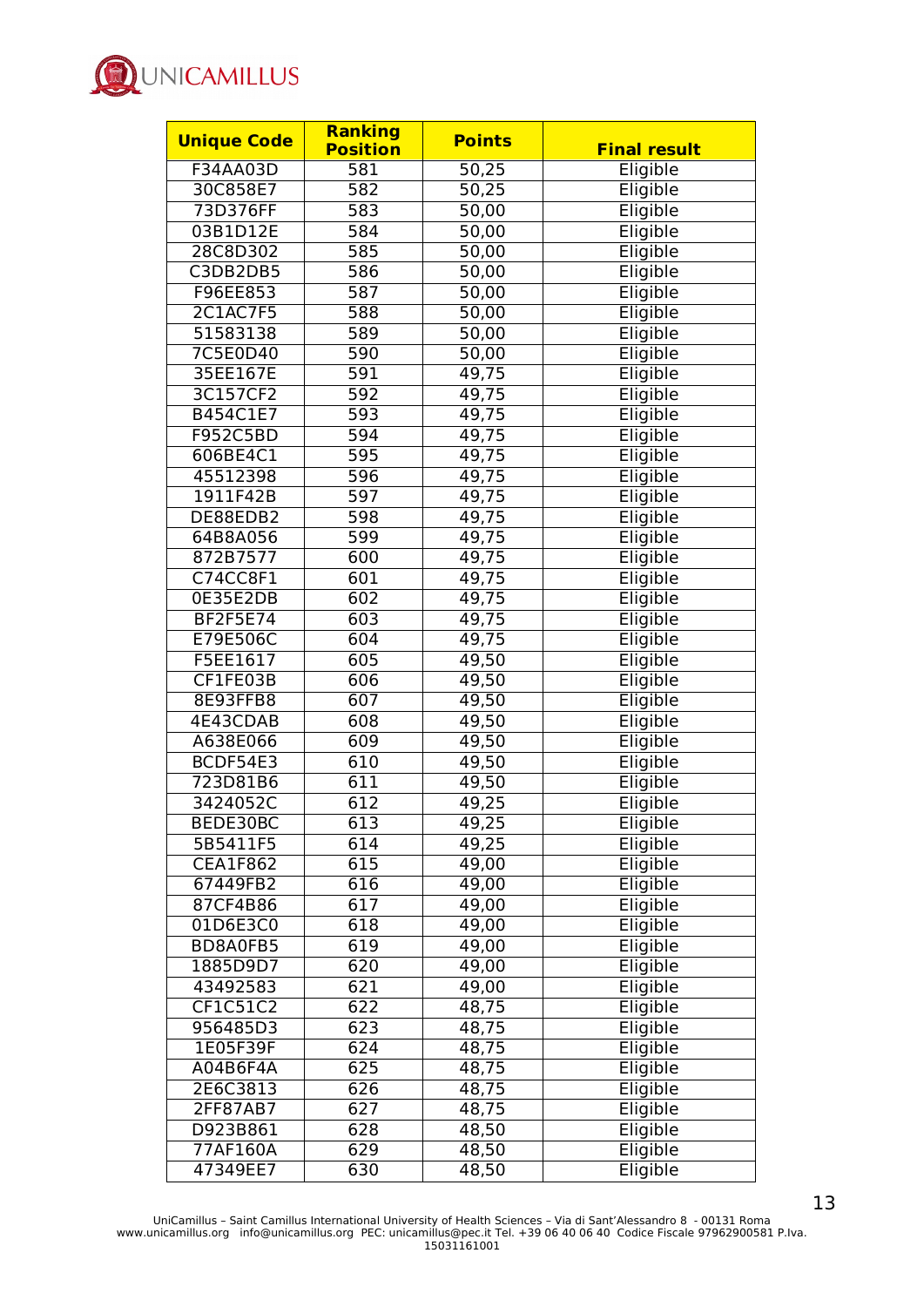

| <b>Unique Code</b> | Ranking           | <b>Points</b>  |                     |
|--------------------|-------------------|----------------|---------------------|
|                    | <b>Position</b>   |                | <b>Final result</b> |
| 8A6237DA           | 631               | 48,50          | Eligible            |
| AC536AED           | 632               | 48,50          | Eligible            |
| 5083EFDB           | 633               | 48,50          | Eligible            |
| 449FF5EA           | 634               | 48,50          | Eligible            |
| F12B9B01           | 635               | 48,50          | Eligible            |
| E4FE0097           | 636               | 48,50          | Eligible            |
| 31325677           | 637               | 48,50          | Eligible            |
| 7C72504A           | 638               | 48,50          | Eligible            |
| 81A84C52           | 639               | 48,25          | Eligible            |
| A3D9A89B           | 640               | 48,25          | Eligible            |
| 1D9372DA           | 641               | 48,25          | Eligible            |
| F6D6E119           | 642               | 48,25          | Eligible            |
| C494AB10           | 643               | 48,25          | Eligible            |
| 5D496822           | 644               | 48,00          | Eligible            |
| 2F02147F           | $\overline{6}$ 45 | 48,00          | Eligible            |
| 9D58A9FA           | 646               | 48,00          | Eligible            |
| E3DA16AF           | 647               | 48,00          | Eligible            |
| 44C06149           | 648               | 48,00          | Eligible            |
| 9E485D53           | 649               | 48,00          | Eligible            |
| 39422255           | 650               | 48,00          | Eligible            |
| F1365DD0           | 651               | 48,00          | Eligible            |
| 84CE543A           | 652               | 48,00          | Eligible            |
| C16ED133           | 653               | 48,00          | Eligible            |
| 65ACFB1E           | 654               | 48,00          | Eligible            |
| 4A938594           | 655               | 47,75          | Eligible            |
| 128C7582           | 656               | 47,75          | Eligible            |
| 06782B62           | 657               | 47,75          | Eligible            |
| B11E6337           | 658               | 47,75          | Eligible            |
| 31E6D8A6           | 659               | 47,75          | Eligible            |
| 333B1129           | 660               | 47,75          | Eligible            |
| 10E63836           | 661               | 47,75          | Eligible            |
| 61B01E48           | 662               | 47,75          | Eligible            |
| EADB3E52           | 663               | 47,75          | Eligible            |
| C42BE292           | 664               | 47,75          | Eligible            |
| A7853DC5           | 665               | 47,75          | Eligible            |
| <b>4EDEA847</b>    | 666               | 47,50          | Eligible            |
| 51A0254D           | 667               | 47,50          | Eligible            |
| 10C62534           | 668               | 47,50          | Eligible            |
| 15C9A293           | 669               | 47,50          | Eligible            |
| 153A7BAC           | 670               | 47,50          | Eligible            |
| 218628CB           | 671               | 47,50          | Eligible            |
| 61491A3C           | 672               | 47,50          | Eligible            |
| 5AE5E138           | 673               | 47,50          | Eligible            |
| 6CC1B456           | 674               | 47,25          | Eligible            |
| 140D1D01           | 675               | 47,25          | Eligible            |
| 914DFA60           | 676               |                | Eligible            |
| 32D300BC           | 677               | 47,25<br>47,25 | Eligible            |
| DD294C78           | 678               | 47,25          | Eligible            |
|                    | 679               |                |                     |
| 7DB0DC7E           |                   | 47,25          | Eligible            |
| <b>BE2EA064</b>    | 680               | 47,25          | Eligible            |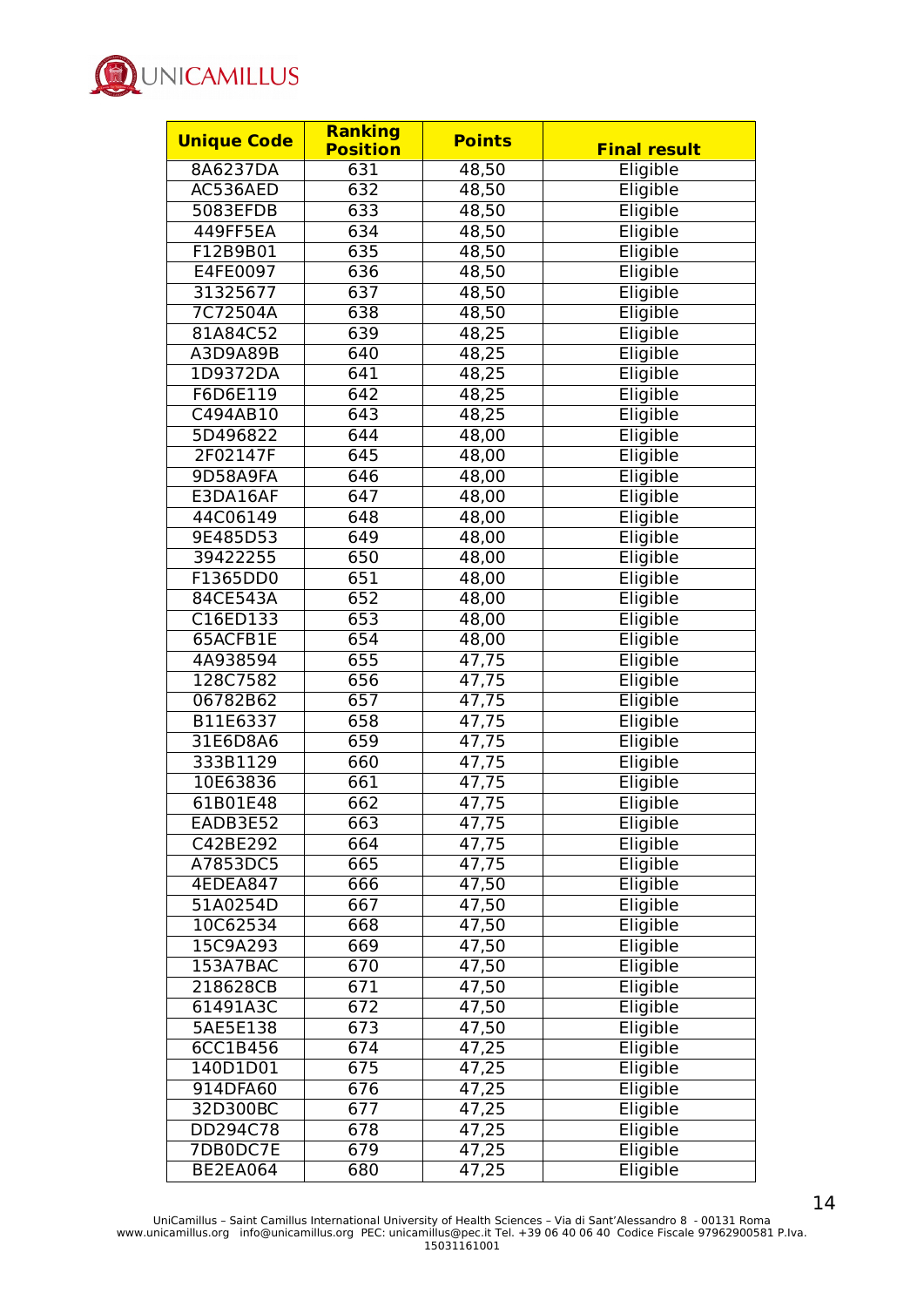

| <b>Points</b><br><b>Final result</b> |
|--------------------------------------|
| 47,25<br>Eligible                    |
| Eligible<br>47,00                    |
| Eligible<br>47,00                    |
| Eligible<br>47,00                    |
| Eligible<br>47,00                    |
| Eligible<br>47,00                    |
| Eligible<br>47,00                    |
| Eligible<br>47,00                    |
| Eligible<br>47,00                    |
| 47,00<br>Eligible                    |
| Eligible<br>46,75                    |
| Eligible<br>46,75                    |
|                                      |
| Eligible<br>46,75                    |
| 46,75<br>Eligible                    |
| Eligible<br>46,75                    |
| Eligible<br>46,50                    |
| Eligible<br>46,50                    |
| Eligible<br>46,50                    |
| 46,50<br>Eligible                    |
| 46,50<br>Eligible                    |
| Eligible<br>46,50                    |
| Eligible<br>46,25                    |
| 46,25<br>Eligible                    |
| 46,25<br>Eligible                    |
| Eligible<br>46,25                    |
| Eligible<br>46,25                    |
| 46,25<br>Eligible                    |
| Eligible<br>46,25                    |
| 46,25<br>Eligible                    |
| 46,25<br>Eligible                    |
| Eligible<br>46,00                    |
| Eligible<br>46,00                    |
| 46,00<br>Eligible                    |
| Eligible<br>46,00                    |
| Eligible<br>$\overline{4}6,00$       |
| Eligible<br>46,00                    |
| Eligible<br>46,00                    |
| Eligible<br>46,00                    |
| 45,75<br>Eligible                    |
| 45,75<br>Eligible                    |
| Eligible<br>45,75                    |
| Eligible<br>45,75                    |
| Eligible<br>45,75                    |
| 45,75<br>Eligible                    |
| 45,75<br>Eligible                    |
| 45,75<br>Eligible                    |
| Eligible<br>45,75                    |
| Eligible<br>45,75                    |
| Eligible<br>45,50                    |
| 45,50<br>Eligible                    |
|                                      |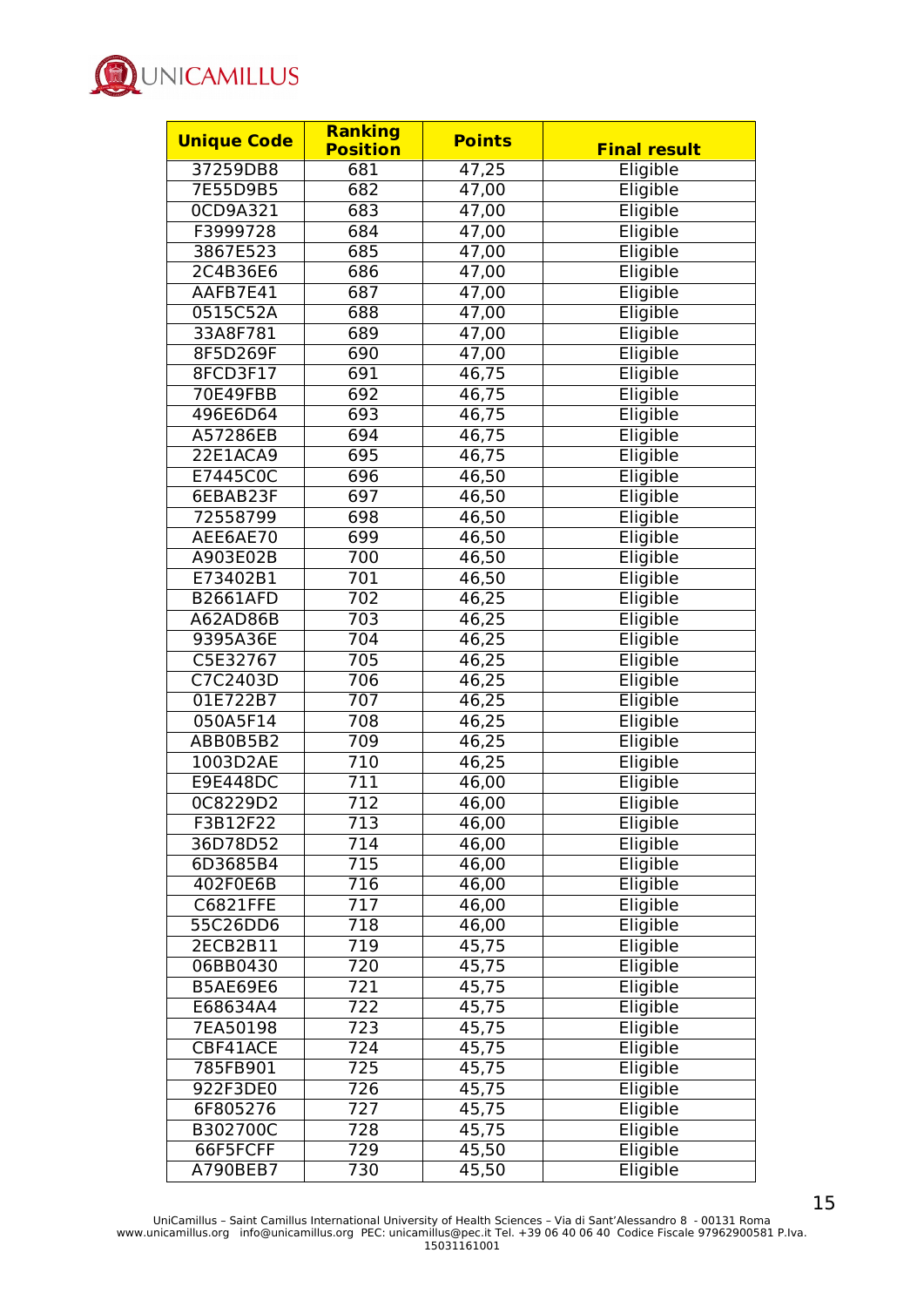

| <b>Unique Code</b> | <b>Ranking</b>  | <b>Points</b>      |                     |
|--------------------|-----------------|--------------------|---------------------|
|                    | <b>Position</b> |                    | <b>Final result</b> |
| 55DAB3CC           | 731             | 45,50              | Eligible            |
| 02A510FA           | 732             | 45,50              | Eligible            |
| FDF4B635           | 733             | 45,50              | Eligible            |
| B43CFEB4           | 734             | 45,50              | Eligible            |
| F24B9068           | 735             | 45,50              | Eligible            |
| <b>EB3CA747</b>    | 736             | 45,50              | Eligible            |
| 99AB1C9F           | 737             | 45,50              | Eligible            |
| 5D62404E           | 738             | 45,50              | Eligible            |
| C15C795D           | 739             | 45,25              | Eligible            |
| 9E5A723E           | 740             | 45,25              | Eligible            |
| 6C643DB6           | 741             | 45,25              | Eligible            |
| FB9706C2           | 742             | 45,00              | Eligible            |
| 03877DFF           | 743             | 45,00              | Eligible            |
| <b>EEB35A26</b>    | 744             | 45,00              | Eligible            |
| A5259613           | 745             | 45,00              | Eligible            |
| D9E949C9           | 746             | 45,00              | Eligible            |
| 39C0A8BF           | 747             | 45,00              | Eligible            |
| BB419E30           | 748             | 45,00              | Eligible            |
| 2089AB4D           | 749             | 45,00              | Eligible            |
| 8CEE7A8B           | 750             | 45,00              | Eligible            |
| OFBD06FF           | 751             | 45,00              | Eligible            |
| E326FCC8           | 752             | 45,00              | Eligible            |
| 4C3FEFD5           | 753             | 45,00              | Eligible            |
| DA83AD7E           | 754             | 45,00              | Eligible            |
| C1944699           | 755             | 45,00              | Eligible            |
| B75A10E7           | 756             | 45,00              | Eligible            |
| EFBCB181           | 757             | 45,00              | Eligible            |
| A5DEB9F6           | 758             | 44,75              | Eligible            |
| 6DE634E7           | 759             | 44,75              | Eligible            |
| DABD5DBE           | 760             | 44,75              | Eligible            |
| EBD43B2F           | 761             | 44,75              | Eligible            |
| 3D5338E2           | 762             | 44,75              | Eligible            |
| 5150AF31           | 763             | 44,75              | Eligible            |
| 7BE9D78F           | 764             | 44,75              | Eligible            |
| <b>C8499DDB</b>    | 765             | 44,75              | Eligible            |
| 54AB3720           | 766             | 44,75              | Eligible            |
| 03CB5579           | 767             | 44,50              | Eligible            |
| BE259C33           | 768             | 44,50              | Eligible            |
| 5089C259           | 769             | 44,50              | Eligible            |
| EA822529           | 770             | 44,50              | Eligible            |
| D9A8DB9C           | 771             | 44,50              | Eligible            |
| A88D153D           | 772             | 44,50              | Eligible            |
| 7B02872D           | 773             | 44,50              | Eligible            |
| 088F8C72           | 774             |                    |                     |
| 519ED05C           | 775             | 44,50              | Eligible            |
|                    |                 | 44,25              | Eligible            |
| 940C742B           | 776             | 44,25              | Eligible            |
| A76F06A0           | 777             | 44,00              | Eligible            |
| 752346B5           | 778             | $\overline{4}4,00$ | Eligible            |
| 83D69E1A           | 779             | 44,00              | Eligible            |
| 436EEEF4           | 780             | 44,00              | Eligible            |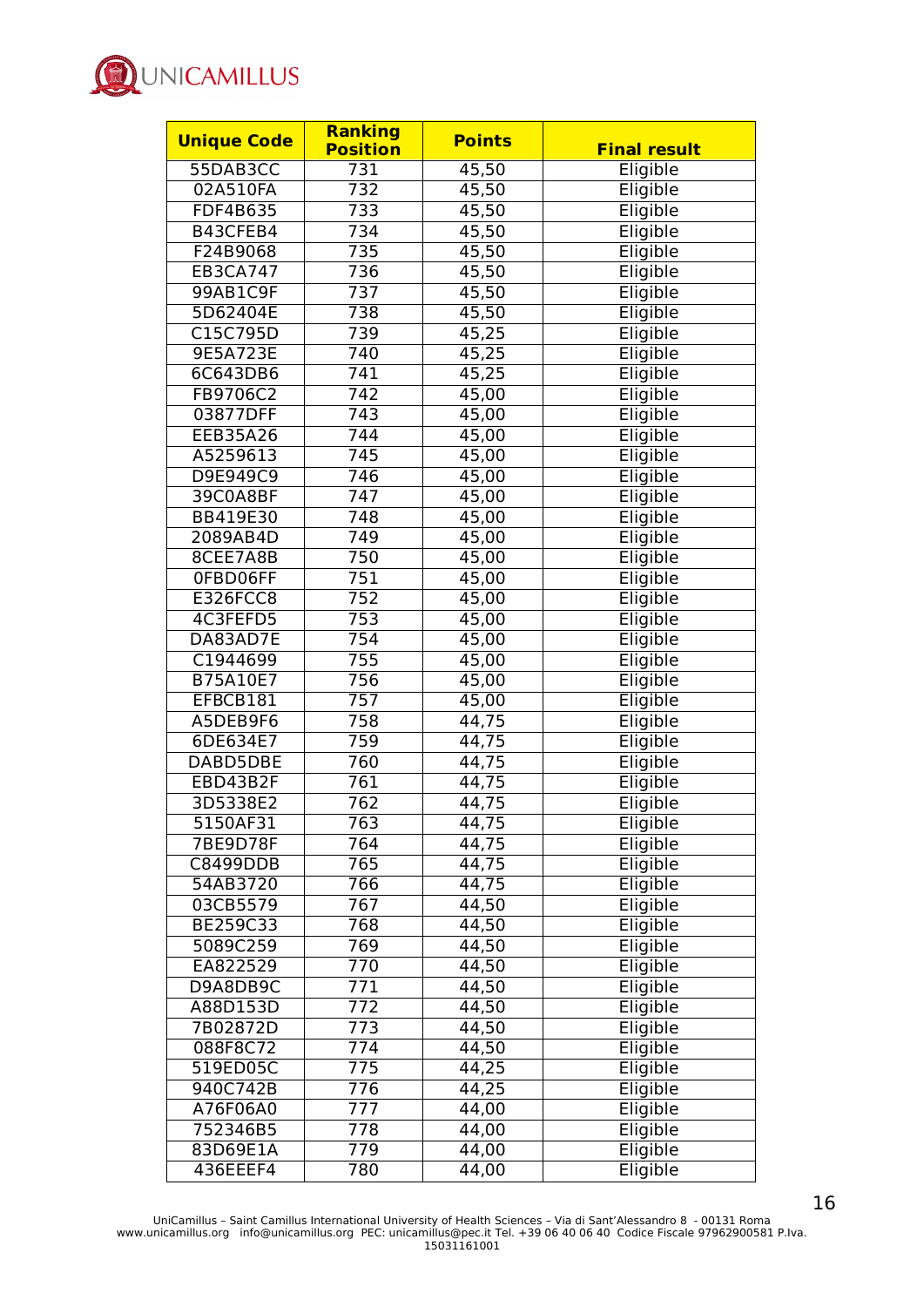

| <b>Unique Code</b> | <b>Ranking</b><br><b>Position</b> | <b>Points</b> | <b>Final result</b> |
|--------------------|-----------------------------------|---------------|---------------------|
| 2FF659E5           | 781                               | 44,00         | Eligible            |
| 862334C0           | 782                               | 44,00         | Eligible            |
| 5677FCAA           | 783                               | 44,00         | Eligible            |
| A7E29335           | 784                               | 44,00         | Eligible            |
| 92BF91B1           | 785                               | 44,00         | Eligible            |
| 58CA9101           | 786                               | 43,75         | Eligible            |
| 1EC7DF35           | 787                               | 43,75         | Eligible            |
| 4D948D25           | 788                               | 43,75         | Eligible            |
| AF699979           | 789                               | 43,75         | Eligible            |
| 9D229239           | 790                               | 43,75         | Eligible            |
| B9ABC8F8           | 791                               | 43,75         | Eligible            |
|                    | 792                               |               | Eligible            |
| 13994E10           |                                   | 43,75         |                     |
| 40A2A271           | 793                               | 43,50         | Eligible            |
| 9992A38F           | 794                               | 43,50         | Eligible            |
| 5A427CE8           | 795                               | 43,50         | Eligible            |
| 03BA4596           | 796                               | 43,50         | Eligible            |
| 2BF7E789           | 797                               | 43,25         | Eligible            |
| 75617914           | 798                               | 43,25         | Eligible            |
| B6E7792B           | 799                               | 43,25         | Eligible            |
| 8C11DC21           | 800                               | 43,25         | Eligible            |
| B2383D47           | 801                               | 43,25         | Eligible            |
| 75A5B085           | 802                               | 43,25         | Eligible            |
| 11885531           | 803                               | 43,25         | Eligible            |
| AF845AFF           | 804                               | 43,25         | Eligible            |
| CB16B42C           | 805                               | 43,25         | Eligible            |
| 6C09B0EC           | 806                               | 43,25         | Eligible            |
| 24043940           | 807                               | 43,25         | Eligible            |
| 0C96BD33           | 808                               | 43,25         | Eligible            |
| 6D96E07C           | 809                               | 43,25         | Eligible            |
| 049CA9C2           | 810                               | 43,25         | Eligible            |
| 2E62E0DF           | 811                               | 43,00         | Eligible            |
| 758388F1           | 812                               | 43,00         | Eligible            |
| 5412301D           | 813                               | 43,00         | Eligible            |
| 1AEDA452           | 814                               | 43,00         | Eligible            |
| E29E2E77           | 815                               | 42,75         | Eligible            |
| 7F1F216D           | 816                               | 42,75         | Eligible            |
| 2AB5F01D           | 817                               | 42, 75        | Eligible            |
| 513D95F5           | 818                               | 42,75         | Eligible            |
| 77F3EEE1           | 819                               | 42,75         | Eligible            |
| AFFC30A1           | 820                               | 42,75         | Eligible            |
| 46EB58D8           | 821                               | 42,75         | Eligible            |
| F7885A45           | 822                               | 42,50         | Eligible            |
| 09535D59           | 823                               | 42,50         | Eligible            |
| 21A8681B           | 824                               | 42,50         | Eligible            |
| 2515DA7C           | 825                               | 42,50         | Eligible            |
| 96E07E90           | 826                               | 42,50         | Eligible            |
| 4D62BCB5           | 827                               | 42,25         | Eligible            |
| E2390E57           | 828                               | 42,25         | Eligible            |
| F16AA48B           | 829                               | 42,25         | Eligible            |
| 1F1ADDB6           | 830                               | 42,25         | Eligible            |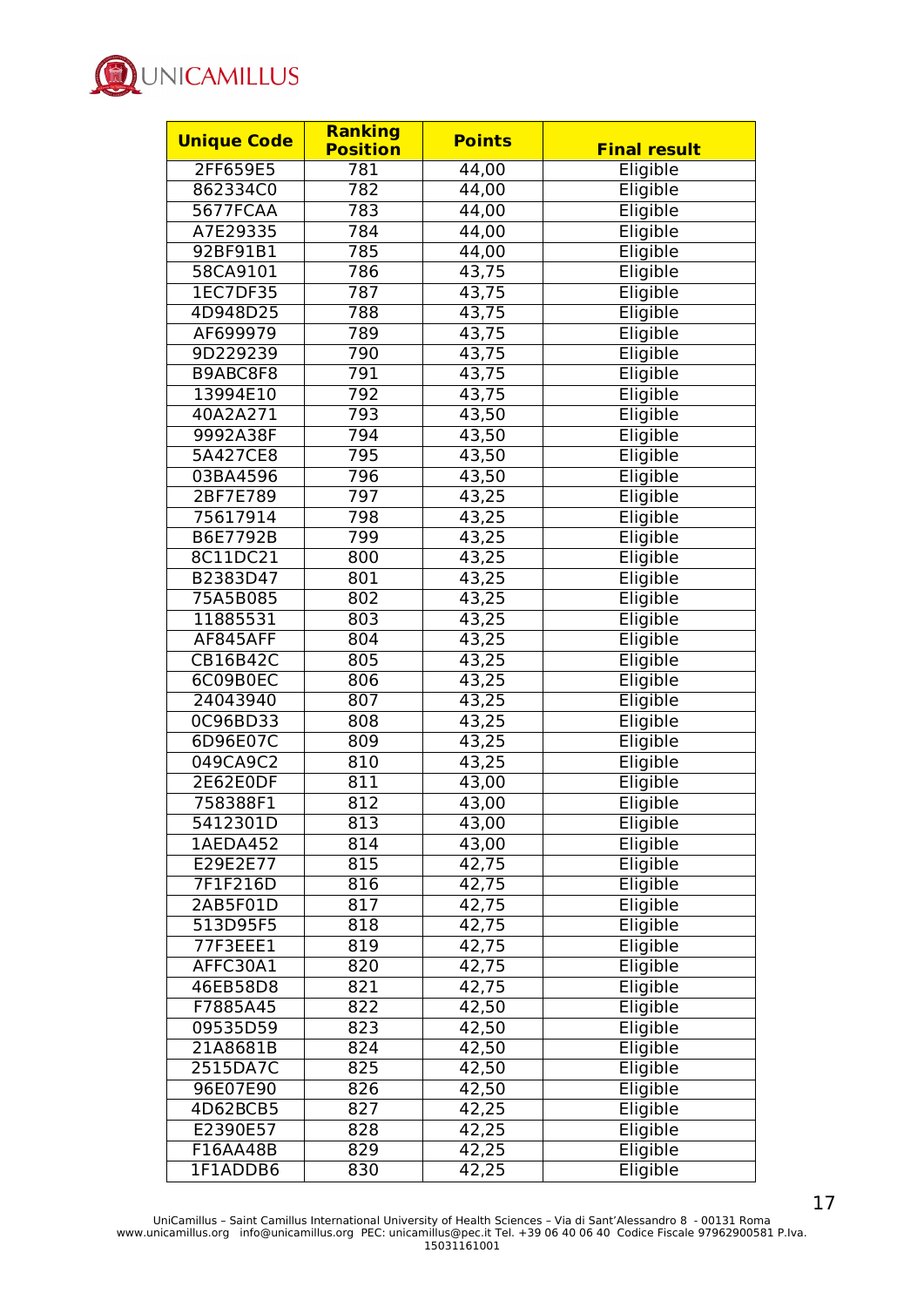

| <b>Unique Code</b> | <b>Ranking</b><br><b>Position</b> | <b>Points</b>      | <b>Final result</b> |
|--------------------|-----------------------------------|--------------------|---------------------|
| EFEBB720           | 831                               | 42,25              | Eligible            |
| 4C140032           | 832                               | 42,25              | Eligible            |
| 6936A374           | 833                               | 42,25              | Eligible            |
| 36A53E88           | 834                               |                    | Eligible            |
|                    |                                   | 42,25              |                     |
| 439C775E           | 835                               | 42,00              | Eligible            |
| 0B0F7976           | 836                               | 42,00              | Eligible            |
| 96201BB4           | 837                               | $\overline{42,00}$ | Eligible            |
| B5AD111E           | 838                               | 42,00              | Eligible            |
| E9DB5764           | 839                               | 42,00              | Eligible            |
| 9FCB4268           | 840                               | 42,00              | Eligible            |
| 82BFF065           | 841                               | 42,00              | Eligible            |
| BC5EF236           | 842                               | 42,00              | Eligible            |
| 916001EA           | 843                               | 42,00              | Eligible            |
| 88271B76           | 844                               | 41,75              | Eligible            |
| 8791EB64           | 845                               | 41,75              | Eligible            |
| 9D068221           | 846                               | 41,75              | Eligible            |
| B734EC03           | 847                               | 41,75              | Eligible            |
| 5047B8B4           | 848                               | 41,75              | Eligible            |
| 9A25E6A7           | 849                               | 41,75              | Eligible            |
| E85A4C51           | 850                               | 41,75              | Eligible            |
| 6D399B92           | 851                               | 41,75              | Eligible            |
| 80484EB4           | 852                               | 41,75              | Eligible            |
| AEF294D3           | 853                               | 41,75              | Eligible            |
| DED8B26D           | 854                               | 41,75              | Eligible            |
| E9C52524           | 855                               | 41,75              | Eligible            |
| 30E312C6           | 856                               | 41,75              | Eligible            |
| 26F43AED           | 857                               | 41,75              | Eligible            |
| 1510187C           | 858                               | 41,50              | Eligible            |
| 6D82F3CF           | 859                               | 41,50              | Eligible            |
| 22B32E1C           | 860                               | 41,50              | Eligible            |
| D9C87116           | 861                               | 41,50              | Eligible            |
| 3040279B           | 862                               | 41,50              | Eligible            |
| A762A657           | 863                               | 41,50              | Eligible            |
| 16388EDC           | 864                               | 41,50              | Eligible            |
| 97C61780           | 865                               | 41,50              | Eligible            |
| OCFDF466           | 866                               | 41,25              | Eligible            |
| 14ADEAD1           | 867                               | 41,25              | Eligible            |
| 964C75F9           | 868                               | 41,25              | Eligible            |
| 45A164B8           | 869                               | 41,25              | Eligible            |
| DCDF5BCF           | 870                               | 41,25              | Eligible            |
| 64E5CAD5           | 871                               | 41,25              | Eligible            |
| 70DBADB6           | 872                               | 41,25              | Eligible            |
| 126223DF           | 873                               | 41,00              | Eligible            |
| 5AAC6464           | 874                               | 41,00              | Eligible            |
| E2CCE0EC           | 875                               | 41,00              | Eligible            |
| 15D5EF6C           | 876                               | 41,00              | Eligible            |
| CEB5ABD9           | 877                               | 41,00              | Eligible            |
| CBA616B1           | 878                               | 41,00              | Eligible            |
| 3AC1F06A           | 879                               | 40,75              | Eligible            |
|                    | 880                               | 40,75              |                     |
| A86371F4           |                                   |                    | Eligible            |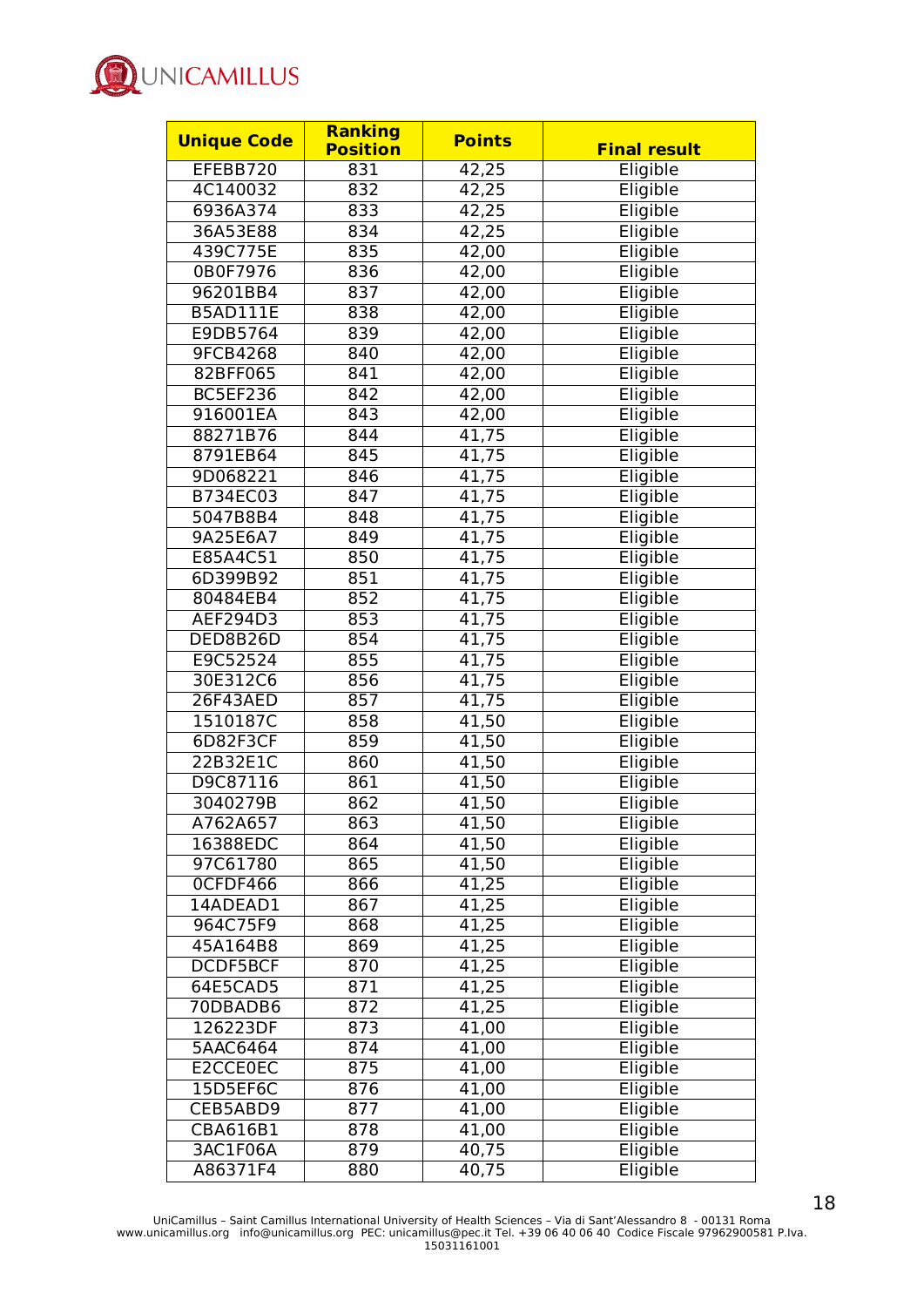

| <b>Unique Code</b> | <b>Ranking</b>  | <b>Points</b> | <b>Final result</b> |
|--------------------|-----------------|---------------|---------------------|
|                    | <b>Position</b> |               |                     |
| F076E6B6           | 881             | 40,75         | Eligible            |
| B1665E7A           | 882             | 40,75         | Eligible            |
| E6E62993           | 883             | 40,75         | Eligible            |
| 7C813D21           | 884             | 40,75         | Eligible            |
| 5B680246           | 885             | 40,75         | Eligible            |
| BF150666           | 886             | 40,75         | Eligible            |
| 45E2FBA7           | 887             | 40,75         | Eligible            |
| 124DC788           | 888             | 40,75         | Eligible            |
| 2B959A53           | 889             | 40,50         | Eligible            |
| 5B827941           | 890             | 40,50         | Eligible            |
| 61EC1413           | 891             | 40,50         | Eligible            |
| 6D2807E1           | 892             | 40,50         | Eligible            |
| 0181F901           | 893             | 40,50         | Eligible            |
| 68266064           | 894             | 40,50         | Eligible            |
| 3C9E4C81           | 895             | 40,50         | Eligible            |
| <b>EBE9767C</b>    | 896             | 40,50         | Eligible            |
| FB82D021           | 897             | 40,50         | Eligible            |
| 13977AF9           | 898             | 40,50         | Eligible            |
| 01801D68           | 899             | 40,50         | Eligible            |
| 6A148C8D           | 900             | 40,50         | Eligible            |
| 7D4692ED           | 901             | 40,50         | Eligible            |
| EDDFA64D           | 902             | 40,50         | Eligible            |
| 8F488869           | 903             | 40,25         | Eligible            |
| 0F1A0C37           | 904             | 40,25         | Eligible            |
| 97987D70           | 905             | 40,25         | Eligible            |
| DB5748E4           | 906             | 40,25         | Eligible            |
| 57098FBF           | 907             | 40,25         | Eligible            |
| 71C13D31           | 908             | 40,25         | Eligible            |
| 1176A471           | 909             | 40,25         | Eligible            |
| 4F46ED50           | 910             | 40,25         | Eligible            |
| 38A75FF0           | 911             | 40,25         | Eligible            |
| A39D6262           | 912             | 40,25         | Eligible            |
| 7CED80A2           | 913             | 40,00         | Eligible            |
| A7656F4B           | 914             | 40,00         |                     |
| 4F289E99           |                 |               | Eligible            |
|                    | 915             | 40,00         | Eligible            |
| 83E1E0C6           | 916             | 40,00         | Eligible            |
| 02C21466           | 917             | 40,00         | Eligible            |
| CCA368FF           | 918             | 40,00         | Eligible            |
| 0832294D           | 919             | 40,00         | Eligible            |
| 90F46F1C           | 920             | 40,00         | Eligible            |
| 18D106CD           | 921             | 39,75         | Eligible            |
| 4E5B938A           | 922             | 39,75         | Eligible            |
| 5BC1E346           | 923             | 39,75         | Eligible            |
| 8297E539           | 924             | 39,75         | Eligible            |
| 657DBE43           | 925             | 39,75         | Eligible            |
| 155F9C14           | 926             | 39,75         | Eligible            |
| 73C2EE3C           | 927             | 39,75         | Eligible            |
| 76FBB580           | 928             | 39,50         | Eligible            |
| 3F28BE9D           | 929             | 39,50         | Eligible            |
| 77FDA256           | 930             | 39,50         | Eligible            |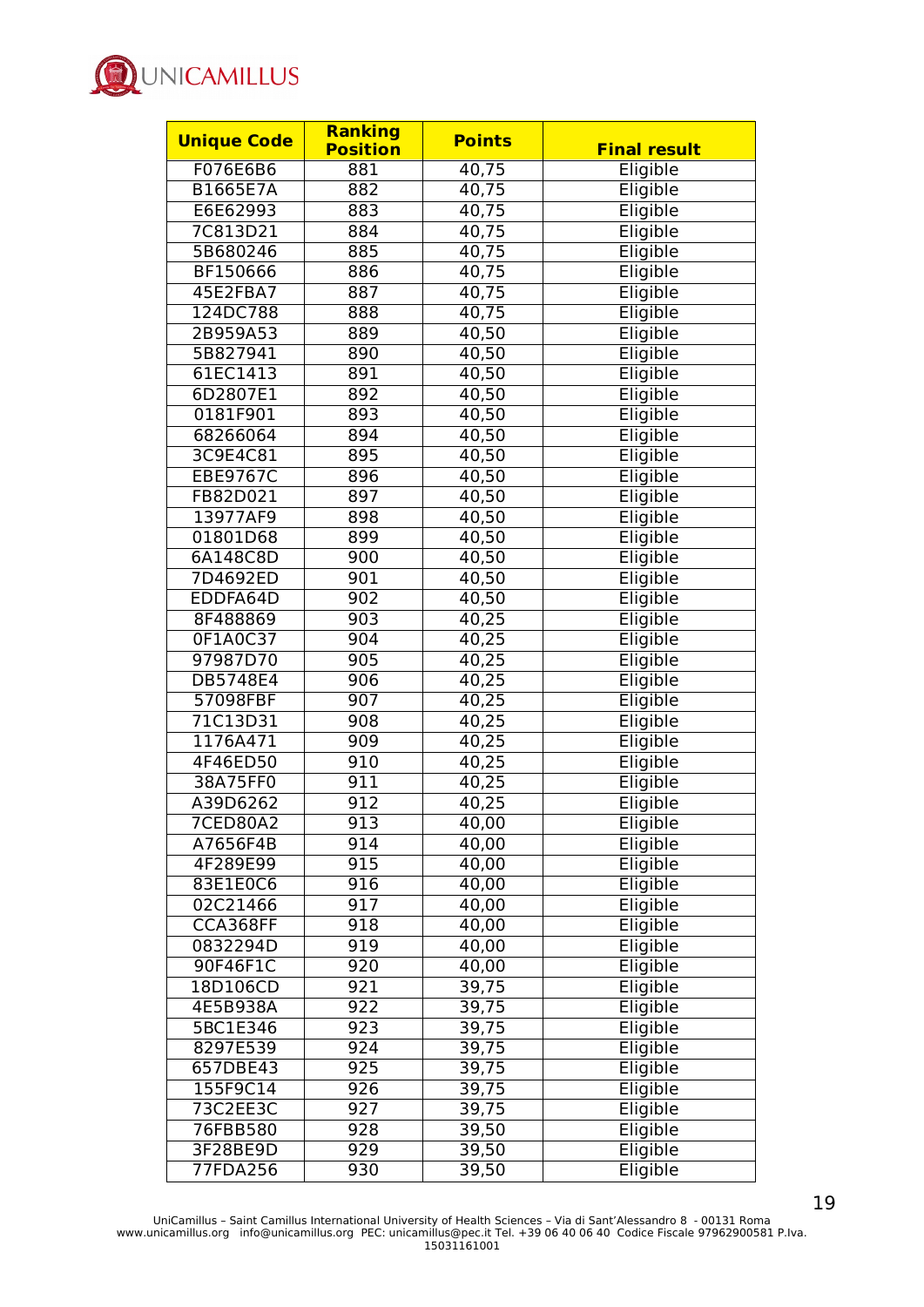

| <b>Unique Code</b> | <b>Ranking</b><br><b>Position</b> | <b>Points</b> | <b>Final result</b> |
|--------------------|-----------------------------------|---------------|---------------------|
| 657CAEC1           | 931                               | 39,50         | Eligible            |
| 8D42E35D           | 932                               | 39,25         | Eligible            |
| 3B1F31F5           | 933                               | 39,25         | Eligible            |
| B2FAC971           | 934                               | 39,25         | Eligible            |
| 32D7623A           | 935                               | 39,25         | Eligible            |
| 330EFD6C           | 936                               | 39,25         | Eligible            |
| AA3CCA10           | 937                               | 39,25         | Eligible            |
| 1F785C27           | 938                               |               | Eligible            |
|                    |                                   | 39,00         |                     |
| 521EC3C5           | 939                               | 39,00         | Eligible            |
| 49B8B71A           | 940                               | 39,00         | Eligible            |
| 66235DB1           | 941                               | 39,00         | Eligible            |
| 009317C2           | 942                               | 39,00         | Eligible            |
| 991644B8           | 943                               | 39,00         | Eligible            |
| A79E2FFA           | 944                               | 39,00         | Eligible            |
| 6F519A8A           | 945                               | 39,00         | Eligible            |
| 970C4977           | 946                               | 39,00         | Eligible            |
| 470A136C           | 947                               | 39,00         | Eligible            |
| 047F0FB4           | 948                               | 38,75         | Eligible            |
| 1209FA7F           | 949                               | 38,75         | Eligible            |
| 4B81559A           | 950                               | 38,75         | Eligible            |
| 2FC00C7F           | 951                               | 38,75         | Eligible            |
| 1EBB071D           | 952                               | 38,75         | Eligible            |
| 10FF9C85           | 953                               | 38,75         | Eligible            |
| 25AC70A5           | 954                               | 38,75         | Eligible            |
| E467EFC1           | 955                               | 38,75         | Eligible            |
| 019B003B           | 956                               | 38,75         | Eligible            |
| 4DCC56CD           | 957                               | 38,75         | Eligible            |
| D759362E           | 958                               | 38,50         | Eligible            |
| 0C8CA712           | 959                               | 38,50         | Eligible            |
| 2D6458E2           | 960                               | 38,50         | Eligible            |
| 0454AEEB           | 961                               | 38,50         | Eligible            |
| CFA0CC9D           | 962                               | 38,50         | Eligible            |
| 29883CBB           | 963                               | 38,25         | Eligible            |
| FB8102B5           | 964                               | 38,25         | Eligible            |
| <b>BA7FB374</b>    | 965                               | 38,25         | Eligible            |
| 456D18E7           | 966                               | 38,25         | Eligible            |
| 00B6D9CF           | 967                               | 38,25         | Eligible            |
| 461A688D           | 968                               | 38,00         | Eligible            |
| 3D51CCA3           | 969                               | 38,00         | Eligible            |
| 0897BC24           | 970                               | 38,00         | Eligible            |
| 9FE21928           | 971                               | 38,00         | Eligible            |
| F55A93E8           | 972                               | 38,00         | Eligible            |
| EC521349           | 973                               | 37,75         | Eligible            |
| DF09E364           | 974                               | 37,75         | Eligible            |
| 97D778D4           | 975                               | 37,75         | Eligible            |
| 3CE4C682           | 976                               |               | Eligible            |
|                    |                                   | 37,75         | Eligible            |
| 38D46D7D           | 977                               | 37,75         |                     |
| B9D2B3ED           | 978                               | 37,75         | Eligible            |
| E7F6AB92           | 979                               | 37,75         | Eligible            |
| 9CE2B461           | 980                               | 37,75         | Eligible            |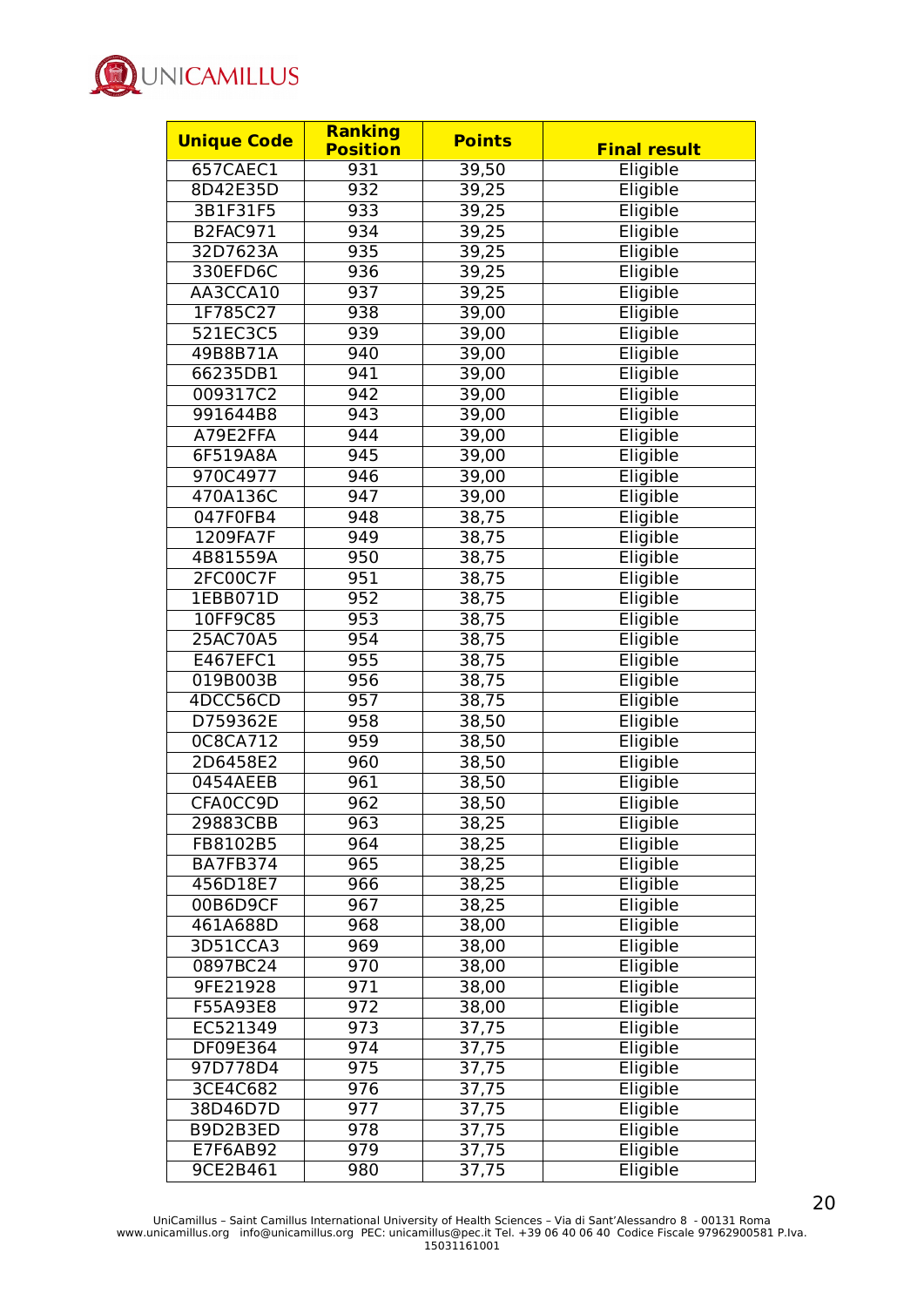

| <b>Unique Code</b> | Ranking         | <b>Points</b> |                     |
|--------------------|-----------------|---------------|---------------------|
|                    | <b>Position</b> |               | <b>Final result</b> |
| 16DCC7E9           | 981             | 37,50         | Eligible            |
| A4D8C8A6           | 982             | 37,50         | Eligible            |
| 3B69B048           | 983             | 37,50         | Eligible            |
| A11E87A0           | 984             | 37,50         | Eligible            |
| OECF8F27           | 985             | 37,50         | Eligible            |
| <b>CBD10C69</b>    | 986             | 37,50         | Eligible            |
| <b>BFE8569C</b>    | 987             | 37,50         | Eligible            |
| CA3ADB9C           | 988             | 37,25         | Eligible            |
| D09A6D5E           | 989             | 37,25         | Eligible            |
| 5C0597EC           | 990             | 37,25         | Eligible            |
| 802AE237           | 991             | 37,25         | Eligible            |
| 584A8C4A           | 992             | 37,00         | Eligible            |
| <b>BB5F430C</b>    | 993             | 37,00         | Eligible            |
| 775296DE           | 994             | 37,00         | Eligible            |
| 5D15AA49           | 995             | 37,00         | Eligible            |
| <b>B7DAE495</b>    | 996             | 37,00         | Eligible            |
| 98689388           | 997             | 37,00         | Eligible            |
| F9A0C0D2           | 998             | 37,00         | Eligible            |
| A2A7BC94           | 999             | 36,75         | Eligible            |
| 117B9160           | 1000            | 36,75         | Eligible            |
| 4D71A630           | 1001            | 36,75         | Eligible            |
| FC0CFEC6           | 1002            | 36,50         | Eligible            |
| 91B3E29F           | 1003            | 36,50         | Eligible            |
| 8CAF70BB           | 1004            | 36,50         | Eligible            |
| CA606B4A           | 1005            | 36,50         | Eligible            |
| 4E4AE23A           | 1006            | 36,50         | Eligible            |
| <b>F0B56C9B</b>    | 1007            | 36,50         | Eligible            |
| 1EC0E80A           | 1008            | 36,50         | Eligible            |
| 49D42D2F           | 1009            | 36,50         | Eligible            |
| 05CE5BC9           | 1010            | 36,50         | Eligible            |
| D927E8EE           | 1011            | 36,50         | Eligible            |
| 896252             | 1012            | 36,25         | Eligible            |
| AE1AB8CB           | 1013            | 36,25         | Eligible            |
| 79D264FA           | 1014            | 36,25         | Eligible            |
| 16745851           | 1015            | 36,25         | Eligible            |
| 39C8DD1C           | 1016            | 36,25         | Eligible            |
| 207775DF           | 1017            | 36,25         | Eligible            |
| 529A5686           | 1018            | 36,25         | Eligible            |
| 3953F20B           | 1019            | 36,25         | Eligible            |
| C7055EB5           | 1020            | 36,25         | Eligible            |
| 07FAB00C           | 1021            | 36,00         | Eligible            |
| 0B2259FA           | 1022            | 36,00         | Eligible            |
| 63623DA4           | 1023            | 36,00         | Eligible            |
| 478531DC           | 1024            | 36,00         | Eligible            |
| 470B8161           | 1025            | 36,00         | Eligible            |
| EBDB9F8A           | 1026            | 36,00         | Eligible            |
| D5C2DB23           | 1027            | 35,75         | Eligible            |
| EDDAF891           | 1028            | 35,75         | Eligible            |
| 2B0B0147           | 1029            | 35,75         | Eligible            |
| 0A750DAB           | 1030            | 35,75         | Eligible            |
|                    |                 |               |                     |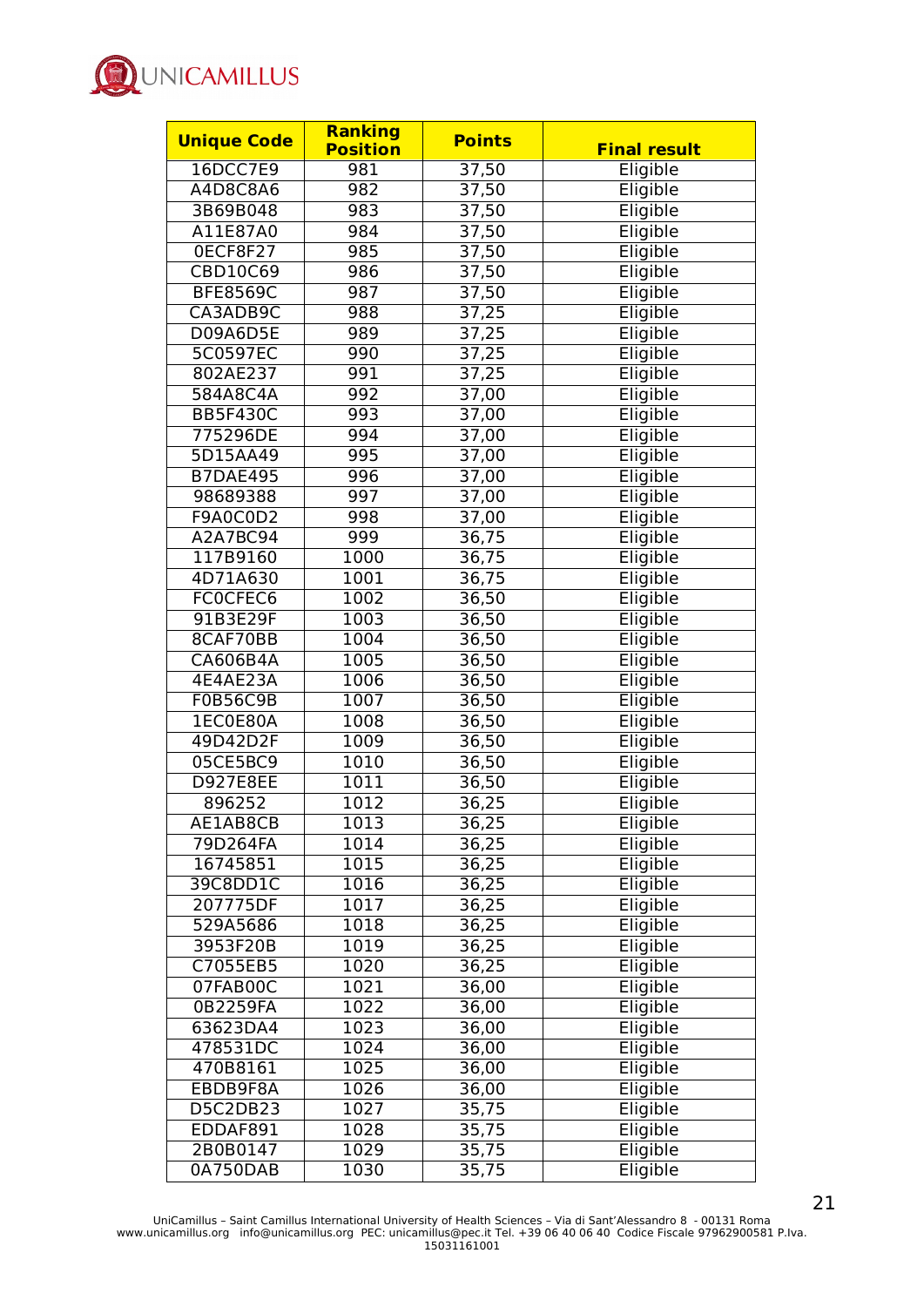

| <b>Unique Code</b> | Ranking         | <b>Points</b> |                     |
|--------------------|-----------------|---------------|---------------------|
|                    | <b>Position</b> |               | <b>Final result</b> |
| 2DB1326F           | 1031            | 35,75         | Eligible            |
| E96813DC           | 1032            | 35,75         | Eligible            |
| <b>DB7D52F3</b>    | 1033            | 35,75         | Eligible            |
| A51AEF5F           | 1034            | 35,50         | Eligible            |
| D49D61A5           | 1035            | 35,50         | Eligible            |
| 3D66D241           | 1036            | 35,50         | Eligible            |
| 741FCBB6           | 1037            | 35,50         | Eligible            |
| 5DED3955           | 1038            | 35,50         | Eligible            |
| 714DECCB           | 1039            | 35,25         | Eligible            |
| FAB11040           | 1040            | 35,25         | Eligible            |
| 88B2ED78           | 1041            | 35,00         | Eligible            |
| 94D9714B           | 1042            | 35,00         | Eligible            |
| D12FE551           | 1043            | 35,00         | Eligible            |
| 07D2ACD4           | 1044            | 35,00         | Eligible            |
| 0128CF47           | 1045            | 35,00         | Eligible            |
| 355F0799           | 1046            | 34,75         | Eligible            |
| 37E06E80           | 1047            | 34,75         | Eligible            |
| 4869E282           | 1048            | 34,75         | Eligible            |
| 15B28EBA           | 1049            | 34,75         | Eligible            |
| AF22B7BC           | 1050            | 34,75         | Eligible            |
| CEBE5A97           | 1051            | 34,75         | Eligible            |
| 232EED66           | 1052            | 34,50         | Eligible            |
| <b>EA6DC724</b>    | 1053            | 34,50         | Eligible            |
| 1D58189C           | 1054            | 34,50         | Eligible            |
| 47D26CCF           | 1055            | 34,50         | Eligible            |
| 1C55A839           | 1056            | 34,50         | Eligible            |
| 5D4A6EC4           | 1057            | 34,50         | Eligible            |
| 89580F38           | 1058            | 34,50         | Eligible            |
| 479C072D           | 1059            | 34,50         | Eligible            |
| D8C6A097           | 1060            | 34,50         | Eligible            |
| FDBB9E1A           | 1061            | 34,50         | Eligible            |
| 94F306A0           | 1062            | 34,50         | Eligible            |
| 082050AB           | 1063            | 34,50         | Eligible            |
| C52D938A           | 1064            | 34,25         | Eligible            |
| A9C109E0           | 1065            | 34,25         | Eligible            |
| 3ABA4E86           | 1066            | 34,25         | Eligible            |
| 5505C48E           | 1067            | 34,25         | Eligible            |
| 55F5B41B           | 1068            | 34,25         | Eligible            |
| 868670D5           | 1069            | 34,25         | Eligible            |
| E4572CC4           | 1070            | 34,00         | Eligible            |
| AE532546           | 1071            | 34,00         | Eligible            |
| 37CD1D81           | 1072            | 34,00         | Eligible            |
| A93B4344           | 1073            | 34,00         | Eligible            |
| 860D8E55           | 1074            | 34,00         | Eligible            |
| 84DCAB56           | 1075            | 33,75         | Eligible            |
| 2B908D08           | 1076            | 33,75         | Eligible            |
| <b>FE0C75F8</b>    | 1077            | 33,75         | Eligible            |
| 817C9453           | 1078            | 33,50         | Eligible            |
| 8E279811           | 1079            | 33,50         | Eligible            |
| B72892DD           | 1080            | 33,50         | Eligible            |
|                    |                 |               |                     |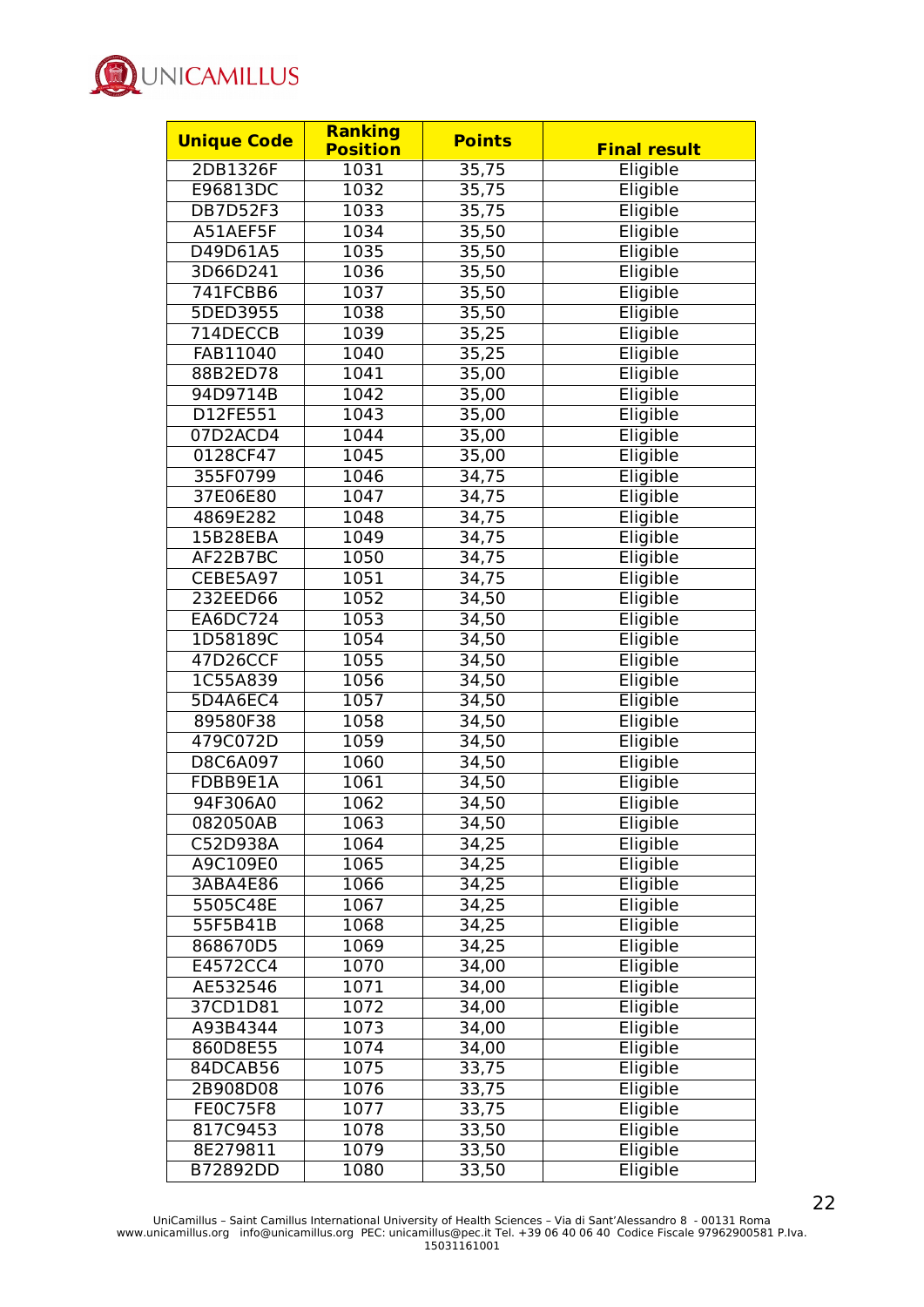

| <b>Unique Code</b> | <b>Ranking</b><br><b>Position</b> | <b>Points</b> | <b>Final result</b> |
|--------------------|-----------------------------------|---------------|---------------------|
| 5B46FE53           | 1081                              | 33,50         | Eligible            |
| 8F427AD5           | 1082                              | 33,50         | Eligible            |
| 9C8D6BC2           | 1083                              | 33,50         | Eligible            |
| 90D68A88           | 1084                              | 33,50         | Eligible            |
| 1BC9583B           | 1085                              | 33,50         | Eligible            |
| 08BFBEB8           | 1086                              | 33,50         | Eligible            |
| CCB5D2FB           | 1087                              | 33,50         | Eligible            |
| A68D4325           | 1088                              | 33,25         | Eligible            |
| 132A5C26           | 1089                              | 33,25         | Eligible            |
| C803D384           | 1090                              |               | Eligible            |
| 2D49E40F           | 1091                              | 33,25         | Eligible            |
|                    |                                   | 33,00         | Eligible            |
| E36187A3           | 1092                              | 33,00         |                     |
| A99CC9E6           | 1093                              | 33,00         | Eligible            |
| 0EE9EC4C           | 1094                              | 33,00         | Eligible            |
| 1F3F6698           | 1095                              | 33,00         | Eligible            |
| 50EEE414           | 1096                              | 33,00         | Eligible            |
| 9549926D           | 1097                              | 33,00         | Eligible            |
| <b>B5EB542F</b>    | 1098                              | 32,75         | Eligible            |
| A022AEEA           | 1099                              | 32,75         | Eligible            |
| F912244D           | 1100                              | 32,75         | Eligible            |
| 92EAFCEF           | 1101                              | 32,50         | Eligible            |
| 71B86DEC           | 1102                              | 32,50         | Eligible            |
| B7C2CB3E           | 1103                              | 32,50         | Eligible            |
| 06FFD520           | 1104                              | 32,50         | Eligible            |
| 89DCCD55           | 1105                              | 32,25         | Eligible            |
| 17C4F4DD           | 1106                              | 32,25         | Eligible            |
| 04781E6A           | 1107                              | 32,25         | Eligible            |
| 1AE9A1CA           | 1108                              | 32,25         | Eligible            |
| 3543C10B           | 1109                              | 32,25         | Eligible            |
| 51169CE1           | 1110                              | 32,25         | Eligible            |
| 8F008425           | 1111                              | 32,00         | Eligible            |
| 3C89BA73           | 1112                              | 32,00         | Eligible            |
| 661365E7           | 1113                              | 32,00         | Eligible            |
| D62ABE88           | 1114                              | 32,00         | Eligible            |
| 9E6B45A4           | 1115                              | 32,00         | Eligible            |
| 626CDA4A           | 1116                              | 32,00         | Eligible            |
| ADDC4CB0           | 1117                              | 32,00         | Eligible            |
| 70B4BDD1           | 1118                              | 31,75         | Eligible            |
| FF641CC9           | 1119                              | 31,75         | Eligible            |
| C49C1CD3           | 1120                              | 31,75         | Eligible            |
| 6A3C1439           | 1121                              | 31,75         | Eligible            |
| 55BB0144           | 1122                              | 31,50         | Eligible            |
| 4BB8B0DD           | 1123                              | 31,50         | Eligible            |
| 97751CE8           | 1124                              | 31,50         | Eligible            |
| 22E81F06           | 1125                              | 31,50         | Eligible            |
| D874D29A           | 1126                              | 31,50         | Eligible            |
| DA74926B           | 1127                              | 31,50         | Eligible            |
| 8B3C6102           | 1128                              | 31,50         | Eligible            |
| 1D7BC965           | 1129                              | 31,25         | Eligible            |
| 4067D266           | 1130                              | 31,25         | Eligible            |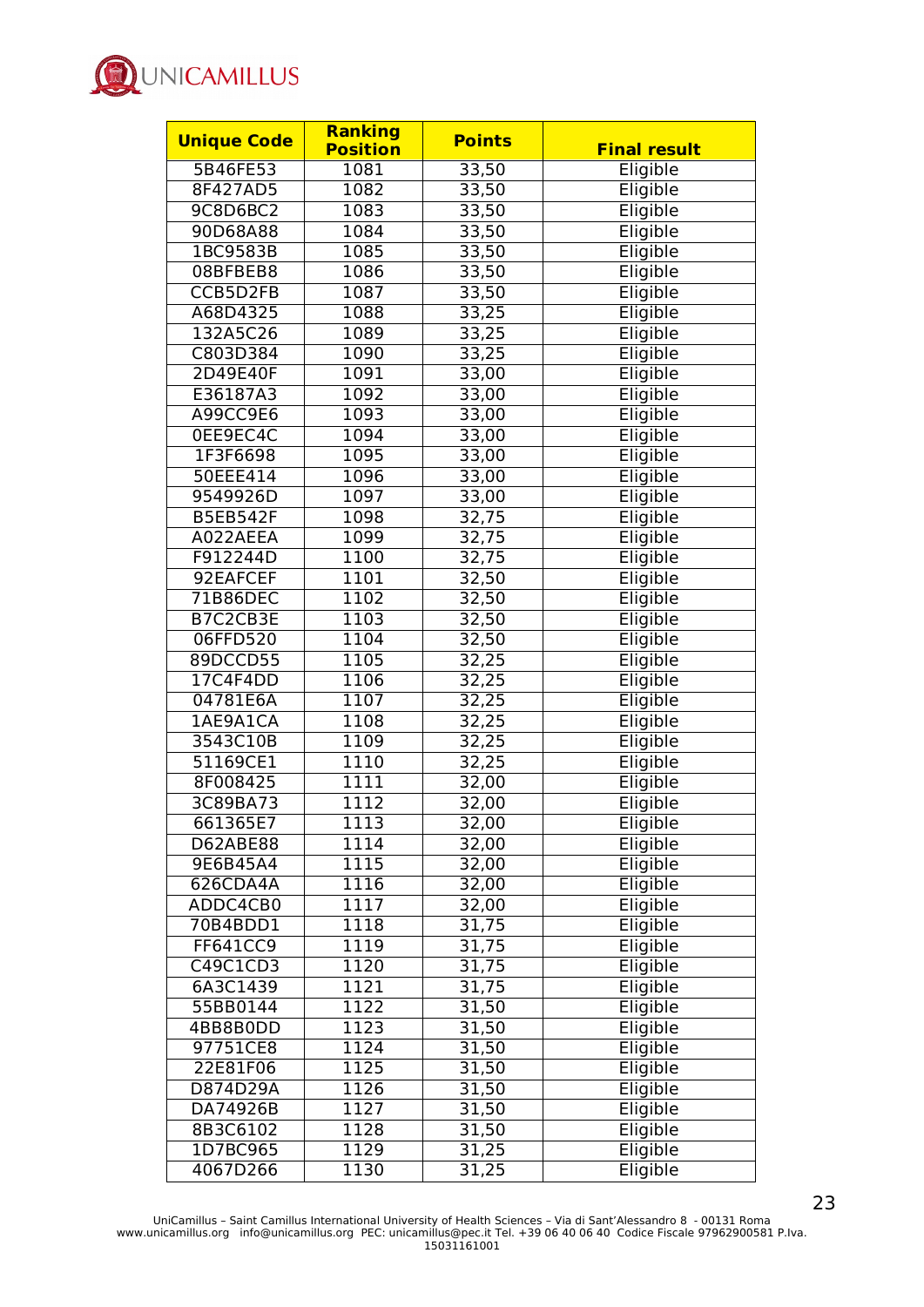

| <b>Unique Code</b> | <b>Ranking</b>  | <b>Points</b> |                     |
|--------------------|-----------------|---------------|---------------------|
|                    | <b>Position</b> |               | <b>Final result</b> |
| 3ED4BE47           | 1131            | 31,25         | Eligible            |
| 555D6639           | 1132            | 31,00         | Eligible            |
| D71E9E5D           | 1133            | 31,00         | Eligible            |
| 8B75516C           | 1134            | 31,00         | Eligible            |
| 43AFDD76           | 1135            | 31,00         | Eligible            |
| 3DAC8096           | 1136            | 31,00         | Eligible            |
| 710AB7A5           | 1137            | 30,75         | Eligible            |
| 68260B06           | 1138            | 30,75         | Eligible            |
| 70F76EE0           | 1139            | 30,75         | Eligible            |
| 820D433A           | 1140            | 30,75         | Eligible            |
| 9D8A4E28           | 1141            | 30,75         | Eligible            |
| 95C08E84           | 1142            | 30,75         | Eligible            |
| 9EF4054D           | 1143            | 30,75         | Eligible            |
| AD6BC1E6           | 1144            | 30,75         | Eligible            |
| 90672123           | 1145            | 30,50         | Eligible            |
| 42659484           | 1146            | 30,50         | Eligible            |
| 797E05E3           | 1147            | 30,50         | Eligible            |
| 9D75781D           | 1148            | 30,50         | Eligible            |
| 3DCC4881           | 1149            | 30,50         | Eligible            |
| 5CB6917C           | 1150            | 30,50         | Eligible            |
| 70298095           | 1151            | 30,50         | Eligible            |
| DEDA24BE           | 1152            | 30,50         | Eligible            |
| <b>DDC7C842</b>    | 1153            | 30,25         | Eligible            |
| DA293265           | 1154            | 30,25         | Eligible            |
| 30DF2D39           | 1155            | 30,25         | Eligible            |
| <b>FDE4718B</b>    | 1156            | 30,25         | Eligible            |
| FCF5CCD8           | 1157            | 30,25         | Eligible            |
| D40E9C74           | 1158            | 30,25         | Eligible            |
| D33D7110           | 1159            | 30,25         | Eligible            |
| 60E4D0EA           | 1160            | 30,25         | Eligible            |
| D658EF7D           | 1161            | 30,25         | Eligible            |
| 72209E60           | 1162            | 30,00         | Eligible            |
| 4F1DC4E3           | 1163            | 30,00         | Eligible            |
| 99FFF93C           | 1164            | 30,00         | Eligible            |
| CD421CEF           | 1165            | 29,75         | Eligible            |
| 27C1BD30           | 1166            | 29,75         | Eligible            |
| 5D96E75E           | 1167            | 29,75         | Eligible            |
| 85B65C9B           | 1168            | 29,50         | Eligible            |
| D9A28EFC           | 1169            | 29,50         | Eligible            |
| A001B2D9           | 1170            | 29,50         | Eligible            |
| A4C1CD59           | 1171            | 29,50         | Eligible            |
| A7E98718           | 1172            | 29,50         | Eligible            |
| D398554E           | 1173            | 29,50         | Eligible            |
| D727A4C9           | 1174            | 29,50         | Eligible            |
| FA9ACB6F           | 1175            | 29,25         | Eligible            |
| BBD64FA3           | 1176            | 29,25         | Eligible            |
| 0AF553A8           | 1177            | 29,25         | Eligible            |
| 2D0CCD01           | 1178            | 29,25         | Eligible            |
| C4EF646C           | 1179            | 29,25         | Eligible            |
| EC371F23           | 1180            | 29,25         | Eligible            |
|                    |                 |               |                     |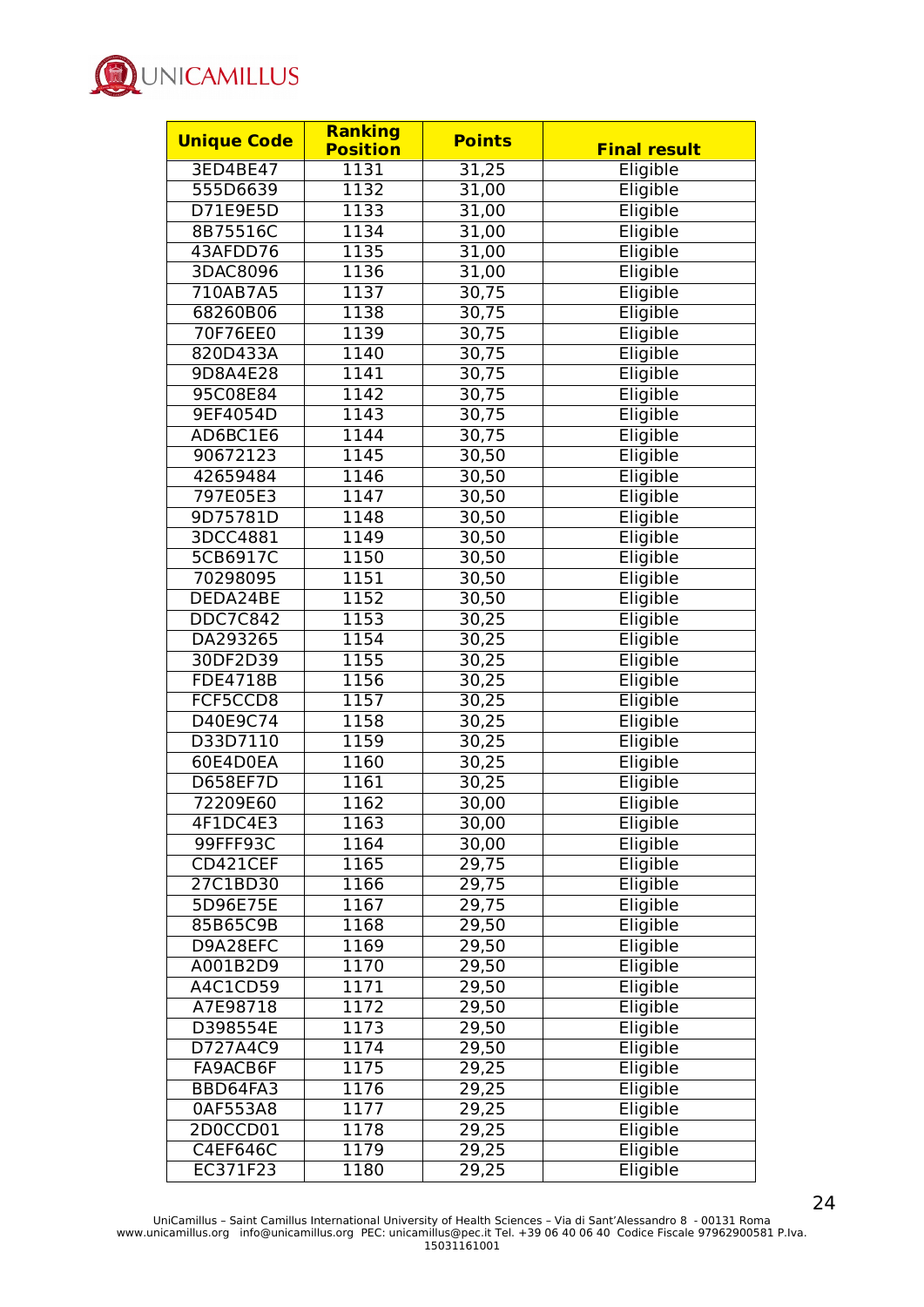

| <b>Unique Code</b> | <b>Ranking</b>    | <b>Points</b> |                     |
|--------------------|-------------------|---------------|---------------------|
|                    | <b>Position</b>   |               | <b>Final result</b> |
| 7CE8BE5C           | 1181              | 29,25         | Eligible            |
| 748856EF           | 1182              | 29,00         | Eligible            |
| 6F3A775B           | 1183              | 29,00         | Eligible            |
| 6E774291           | 1184              | 29,00         | Eligible            |
| 51142FDB           | 1185              | 29,00         | Eligible            |
| A376C148           | 1186              | 28,75         | Eligible            |
| 9442B743           | 1187              | 28,75         | Eligible            |
| 6D6E45A6           | 1188              | 28,50         | Eligible            |
| 8E906B8A           | 1189              | 28,50         | Eligible            |
| 2495F0A6           | 1190              | 28,50         | Eligible            |
| 95E409B3           | 1191              | 28,50         | Eligible            |
| 6C3BA6CD           | 1192              | 28,50         | Eligible            |
| A13498FA           | 1193              | 28,25         | Eligible            |
| 8B40F9DA           | 1194              | 28,25         | Eligible            |
| 33BDEA20           | 1195              | 28,25         | Eligible            |
| 364D49F4           | 1196              | 28,00         | Eligible            |
| 7D5862BE           | 1197              | 28,00         | Eligible            |
| F6FB4810           | 1198              | 28,00         | Eligible            |
| D5A52D43           | 1199              | 28,00         | Eligible            |
| 5EA60F0B           | 1200              | 28,00         | Eligible            |
| 18F0431E           | 1201              | 28,00         | Eligible            |
| F6154399           | 1202              | 27,75         | Eligible            |
| 53D52A79           | 1203              | 27,75         | Eligible            |
| A5A8762A           | 1204              | 27,75         | Eligible            |
| C12AA313           | 1205              | 27,25         | Eligible            |
| EB2EE8FA           | 1206              | 27,25         | Eligible            |
| <b>DAAA7678</b>    | 1207              | 27,25         | Eligible            |
| AB72B73E           | 1208              | 27,00         | Eligible            |
| 8D6F307A           | 1209              | 27,00         | Eligible            |
| 36A1166B           | 1210              | 27,00         | Eligible            |
| E855707B           | 1211              | 27,00         | Eligible            |
| CE4F6F5F           | 1212              | 27,00         | Eligible            |
| 1E23B00C           | 1213              | 26,75         | Eligible            |
| 82D42822           | 1214              | 26,75         | Eligible            |
| 89DBC4A9           | $12\overline{15}$ | 26,75         | Eligible            |
| BA351000           | $12\overline{16}$ | 26,75         | Eligible            |
| 9CC9D4E0           | 1217              | 26,75         | Eligible            |
| DE1A8E56           | 1218              | 26,75         | Eligible            |
| 053CA83A           | 1219              | 26,50         | Eligible            |
| 55211C87           | 1220              | 26,50         | Eligible            |
| 7E94A6CF           | 1221              | 26,50         | Eligible            |
| 76201C14           | 1222              | 26,50         | Eligible            |
| F972B7C9           | 1223              | 26,25         | Eligible            |
| 501028AD           | 1224              | 26,25         | Eligible            |
| C0361C7A           | 1225              | 26,25         | Eligible            |
| EE1800B3           | 1226              | 26,25         | Eligible            |
| 122ACE24           | 1227              | 26,25         | Eligible            |
| <b>BEBB1864</b>    | 1228              | 26,00         | Eligible            |
| 91DEFCE3           | 1229              | 25,75         | Eligible            |
| E3449122           | 1230              | 25,75         | Eligible            |
|                    |                   |               |                     |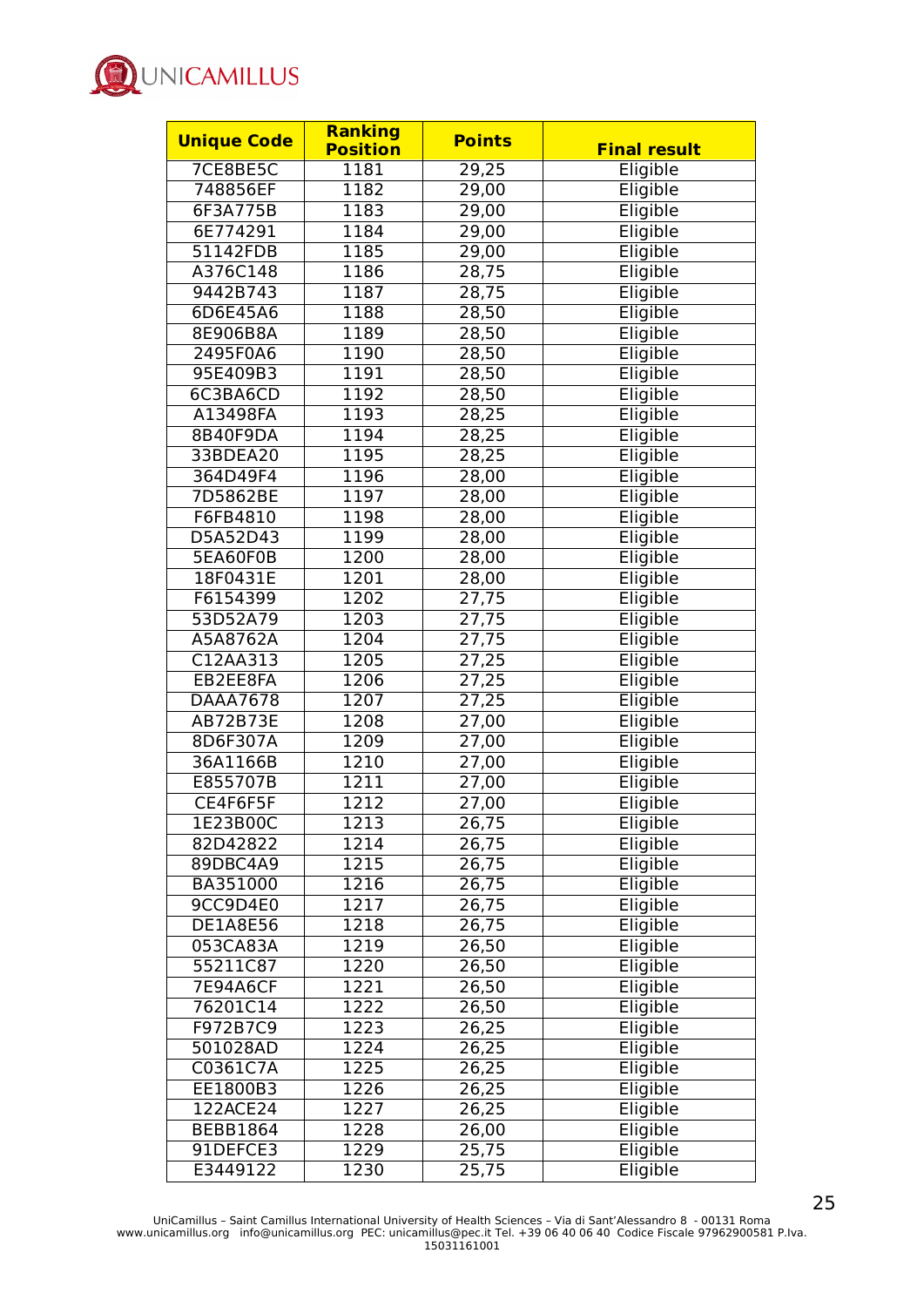

| <b>Unique Code</b>   | <b>Ranking</b><br><b>Position</b> | <b>Points</b>      | <b>Final result</b> |
|----------------------|-----------------------------------|--------------------|---------------------|
| 7C41DAAD             | 1231                              | 25,75              | Eligible            |
| 1AD441A0             | 1232                              | 25,50              | Eligible            |
| 1E4F3153             | 1233                              | 25,50              | Eligible            |
| 877310F7             | 1234                              | 25,50              | Eligible            |
| D07CE751             | 1235                              | 25,25              | Eligible            |
| E6143BED             | 1236                              | 25,25              | Eligible            |
| 415882AE             | 1237                              | 25,25              | Eligible            |
| 9EA518C9             | 1238                              | 25,00              | Eligible            |
| 56498DA0             | 1239                              | 25,00              | Eligible            |
| AB784CED             | 1240                              | 25,00              | Eligible            |
| EACA0CB6             | 1241                              | 25,00              | Eligible            |
| 6F5C3ED0             | 1242                              | 24,75              | Eligible            |
| 901A0472             | 1243                              | 24,75              | Eligible            |
| 02CE35E3             | 1244                              | $\overline{24,75}$ | Eligible            |
| C887AED6             | 1245                              | 24,75              | Eligible            |
| 0596CB4D             | 1246                              | 24,50              | Eligible            |
| 6956777E             | 1247                              | 24,50              | Eligible            |
| DC8030A9             | 1248                              | 24,50              | Eligible            |
| A62F0FDD             | 1249                              | 24,50              | Eligible            |
| 77021F36             | 1250                              | 24,50              | Eligible            |
| 585906F3             | 1251                              | 24,25              | Eligible            |
| 69D1A285             | 1252                              | 24,25              | Eligible            |
| EF76D8B7             | 1253                              | $\overline{24,25}$ | Eligible            |
| 422C9C69             | 1254                              | 24,00              | Eligible            |
| 97622A84             | 1255                              | 24,00              | Eligible            |
| 120CABBF             | 1256                              |                    | Eligible            |
| 43E774F9             | 1257                              | 24,00<br>24,00     | Eligible            |
| <b>ED730E9F</b>      | 1258                              | 24,00              | Eligible            |
| 9259F4B9             | 1259                              | 23,75              | Eligible            |
| AC943428             | 1260                              |                    | Eligible            |
| <b>BDOCA6FA</b>      | 1261                              | 23,50              |                     |
| BE12DDA3             | 1262                              | 23,50<br>23,50     | Eligible            |
|                      |                                   |                    | Eligible            |
| F92C88B3             | 1263                              | 23,50              | Eligible            |
| 23515304<br>9230F1CE | 1264                              | 23,50              | Eligible            |
|                      | 1265                              | 23,50              | Eligible            |
| E16D9099             | 1266                              | 23,25              | Eligible            |
| BBF71D5E             | 1267                              | 23,00              | Eligible            |
| 697C134F             | 1268                              | 22,75              | Eligible            |
| C9747181             | 1269                              | 22,75              | Eligible            |
| 874CB41B             | 1270                              | 22,75              | Eligible            |
| BE089622             | 1271                              | 22,75              | Eligible            |
| 3AF80A1C             | 1272                              | 22,50              | Eligible            |
| F2860501             | 1273                              | 22,50              | Eligible            |
| FB2A5BA3             | 1274                              | 22,50              | Eligible            |
| FA214509             | 1275                              | 21,75              | Eligible            |
| 62D58340             | 1276                              | 21,50              | Eligible            |
| 03B81AA2             | 1277                              | 21,50              | Eligible            |
| CE15949F             | 1278                              | 21,50              | Eligible            |
| 38E1EBC5             | 1279                              | 21,25              | Eligible            |
| 16086C56             | 1280                              | 21,25              | Eligible            |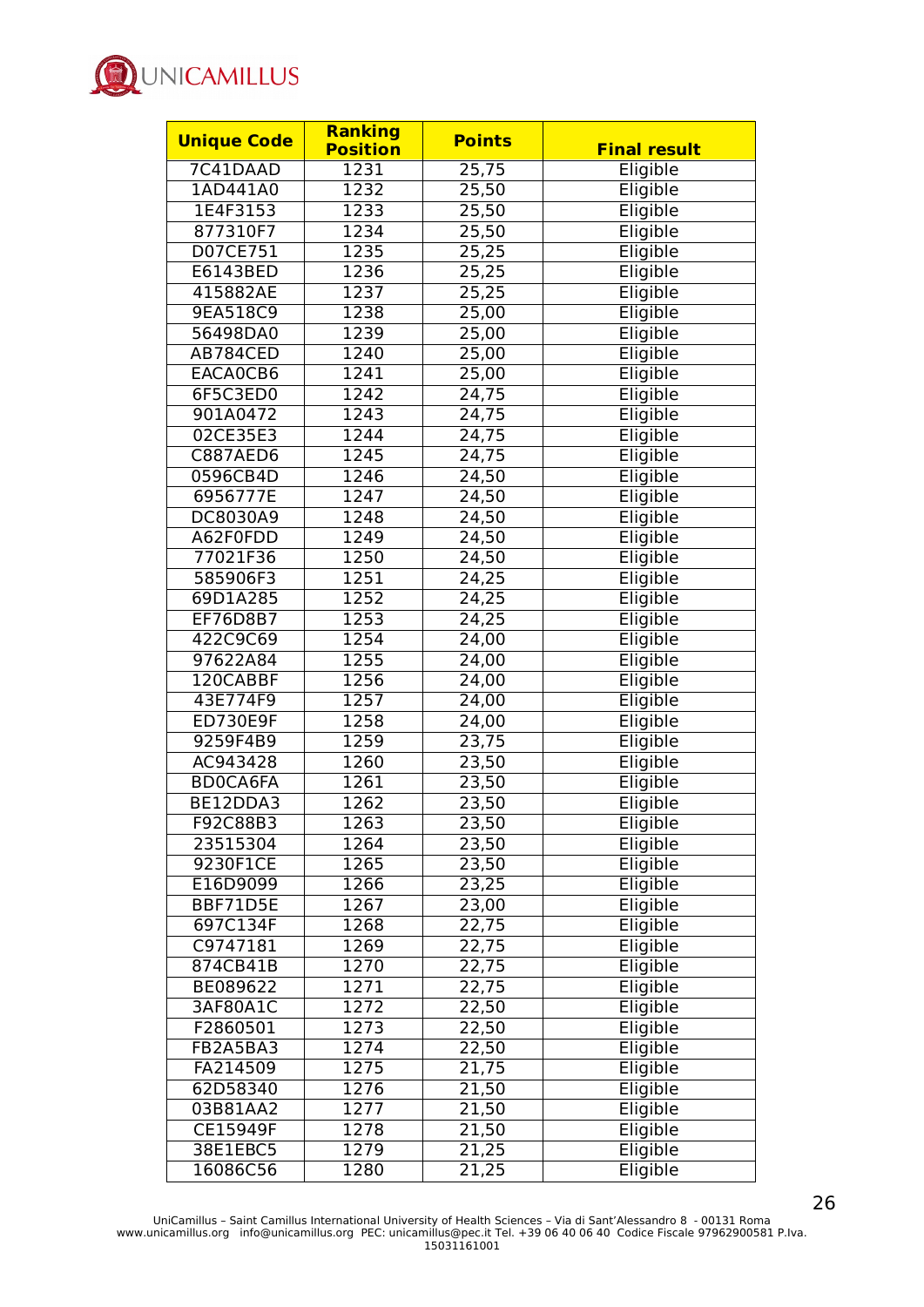

| <b>Unique Code</b> | Ranking         | <b>Points</b> |                     |
|--------------------|-----------------|---------------|---------------------|
|                    | <b>Position</b> |               | <b>Final result</b> |
| F3E3BA2A           | 1281            | 21,25         | Eligible            |
| D588CACC           | 1282            | 21,25         | Eligible            |
| EA778A11           | 1283            | 21,00         | Eligible            |
| 7F387C98           | 1284            | 21,00         | Eligible            |
| 7D72B62A           | 1285            | 21,00         | Eligible            |
| CD79D8FB           | 1286            | 20,75         | Eligible            |
| 19CB1F74           | 1287            | 20,75         | Eligible            |
| A49B55D1           | 1288            | 20,75         | Eligible            |
| 4C98FB24           | 1289            | 20,50         | Eligible            |
| E1ACF30F           | 1290            | 20,00         | Eligible            |
| B2E1D4CF           | 1291            | 20,00         | Eligible            |
| 84179860           | 1292            | 19,75         | Not eligible        |
| 7B37C279           | 1293            | 19,75         | Not eligible        |
| 86D592A8           | 1294            | 19,50         | Not eligible        |
| A34F4C84           | 1295            | 19,25         | Not eligible        |
| 306AF2F4           | 1296            | 19,25         | Not eligible        |
| 26D476D7           | 1297            | 19,00         | Not eligible        |
| B5F3D523           | 1298            | 19,00         | Not eligible        |
| AE02DE7C           | 1299            | 18,75         | Not eligible        |
| 161BA085           | 1300            | 18,75         | Not eligible        |
| 27E7A2AA           | 1301            | 18,75         | Not eligible        |
| <b>CE937AC7</b>    | 1302            | 18,25         | Not eligible        |
| 6AB0FCB7           | 1303            | 18,00         | Not eligible        |
| 6D4B49A6           | 1304            | 18,00         | Not eligible        |
| 50BA5F63           | 1305            | 18,00         | Not eligible        |
| <b>CB018DD5</b>    | 1306            | 17,75         | Not eligible        |
| C4D9A525           | 1307            | 17,75         | Not eligible        |
| 5DF63666           | 1308            | 17,75         | Not eligible        |
| DDAC59EE           | 1309            | 17,75         | Not eligible        |
| A9F2A06D           | 1310            | 17,50         | Not eligible        |
| 582AB72F           | 1311            | 17,50         | Not eligible        |
| 0A055E1D           | 1312            | 17,50         | Not eligible        |
| 92FC07CC           | 1313            | 17,00         | Not eligible        |
| BC617E26           | 1314            | 17,00         | Not eligible        |
| 41BD800B           | 1315            | 17,00         | Not eligible        |
| 953FC5AF           | 1316            | 16,75         | Not eligible        |
| 684F1424           | 1317            | 16,50         | Not eligible        |
| EB909A9D           | 1318            | 16,50         | Not eligible        |
| E0263B3A           | 1319            | 16,50         | Not eligible        |
| 0DB9489A           | 1320            | 16,00         | Not eligible        |
| C6B00F9F           | 1321            | 16,00         | Not eligible        |
| 47E4DD36           | 1322            | 16,00         | Not eligible        |
| EE072DD3           | 1323            | 16,00         | Not eligible        |
| 21E3FE49           | 1324            | 15,50         | Not eligible        |
| F249D171           | 1325            | 15,50         | Not eligible        |
| 31944CB0           | 1326            | 15,50         | Not eligible        |
| 1AA06548           | 1327            | 14,50         | Not eligible        |
| 19B337C4           | 1328            | 14,25         | Not eligible        |
| 7FAA0756           | 1329            | 14,25         | Not eligible        |
| 08C4297A           | 1330            | 13,75         | Not eligible        |